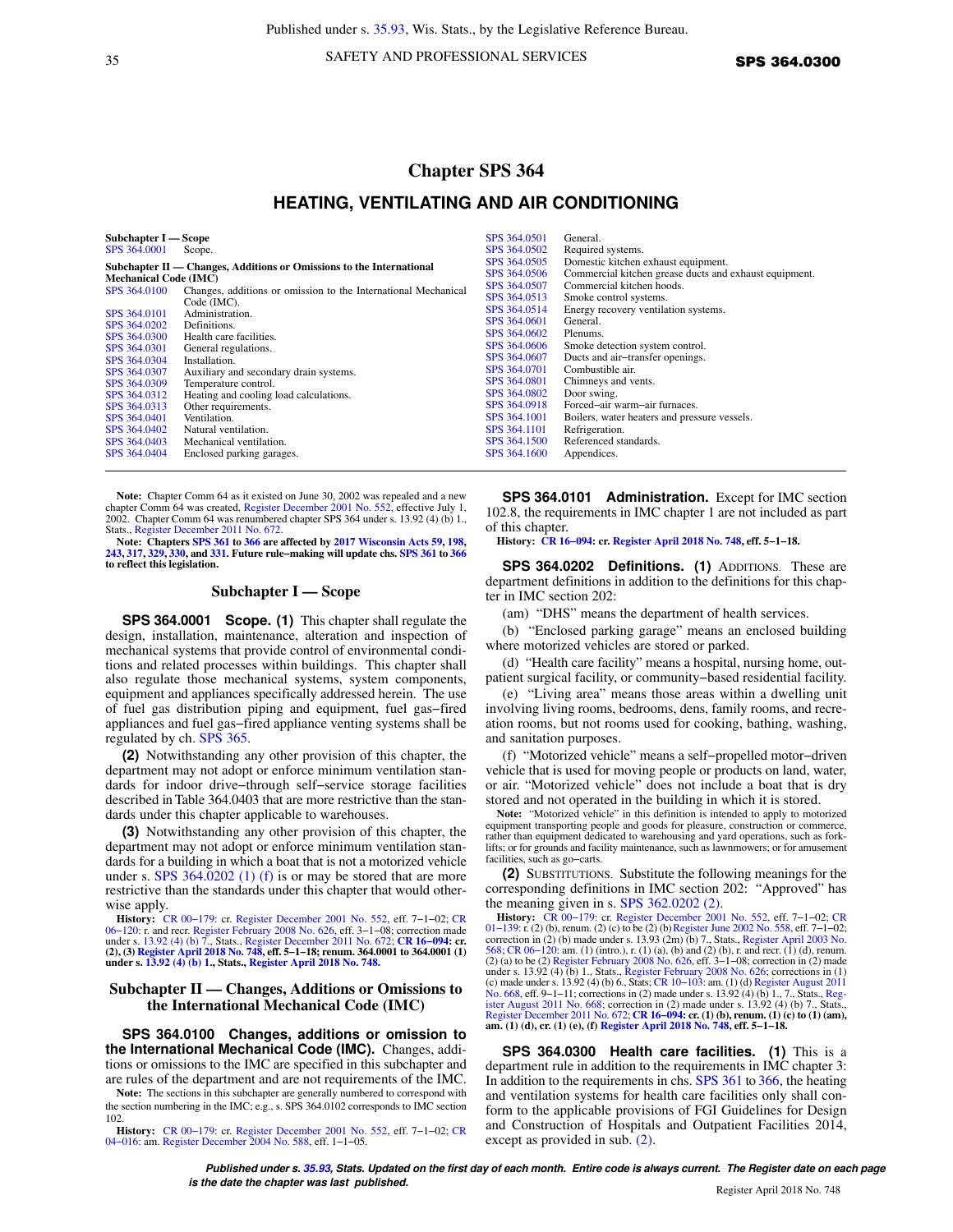Note: The Guidelines for Design and Construction of Health Care Facilities are not intended for use in the design or construction of HVAC systems for other types of institutional health care facilities including community−based residential facilities (CBRFs) or residential care apartment complexes (RCACs).

**(2)** (a) The requirements in parts 1 and 5 of FGI guidelines are not included as part of this chapter.

(b) This is a department rule in addition to the requirements in part 6 of the FGI guidelines: Addenda a, b, d, e and f for ASHRAE 170 are included as part of this chapter, except as provided in sub. 2.

(c) Substitute the following definition for the corresponding definition listed in ASHRAE 170 section 3: "Alteration", has the meaning as given in IEBC section 202.

**Note:** IEBC section 202 defines "alteration" as "any construction or renovation to an existing structure other than a *repair* or *addition*. Alterations are classified as Level 1, Level 2, and Level 3".

**History:** CR 06–120: cr. [Register February 2008 No. 626,](https://docs-preview.legis.wisconsin.gov/document/register/626/B/toc) eff. 3–1–08; [CR](https://docs-preview.legis.wisconsin.gov/document/cr/2016/94) 10–103: renum. to (1), cr. (2) [Register August 2011 No. 668](https://docs-preview.legis.wisconsin.gov/document/register/668/B/toc), eff. 9–1–11; CR 16–094: am. (1) [Register April 2018 No. 748](https://docs-preview.legis.wisconsin.gov/document/register/748/B/toc), eff. 5–1–18.

SPS 364.0301 General regulations. (1) Scope. Substitute the following wording for the requirements in IMC section 301.1: This chapter shall govern the approval and installation of all equipment and appliances that comprise parts of the building mechanical systems regulated by chs. [SPS 361](https://docs-preview.legis.wisconsin.gov/document/administrativecode/ch.%20SPS%20361) to [366](https://docs-preview.legis.wisconsin.gov/document/administrativecode/ch.%20SPS%20366) in accordance with subch. [I.](https://docs-preview.legis.wisconsin.gov/document/administrativecode/subch.%20I%20of%20ch.%20SPS%20364)

**(2)** ENERGY UTILIZATION. This is a department informational note to be used under IMC section 301.7.

**Note:** See ch. [SPS 363](https://docs-preview.legis.wisconsin.gov/document/administrativecode/ch.%20SPS%20363) for additional requirements.

**(3)** LISTED AND LABELED. Substitute the following wording for the requirements in IMC section 301.7:

(a) *General.* All appliances regulated by this chapter shall be listed and labeled as specified in this chapter, unless approved by the department in accordance with par. [\(b\)](https://docs-preview.legis.wisconsin.gov/document/administrativecode/SPS%20364.0301(3)(b)) or the product approval criteria in s. [SPS 361.50](https://docs-preview.legis.wisconsin.gov/document/administrativecode/SPS%20361.50).

(b) *Unlisted appliances.* The department may approve an installation of an unlisted appliance after receipt of all of the following:

1. A statement from the appliance manufacturer indicating the national standard with which the appliance complies.

2. The results of a test on the output and safety controls in accordance with the national standard used by the manufacturer.

**History:** [CR 00−179:](https://docs-preview.legis.wisconsin.gov/document/cr/2000/179) cr. [Register December 2001 No. 552,](https://docs-preview.legis.wisconsin.gov/document/register/552/B/toc) eff. 7−1−02; [CR](https://docs-preview.legis.wisconsin.gov/document/cr/2001/139) 01–139: r. and recr. (2) (a) and (b) [Register June 2002 No. 558,](https://docs-preview.legis.wisconsin.gov/document/register/558/B/toc) eff. 7–1–02; [CR](https://docs-preview.legis.wisconsin.gov/document/cr/2004/16)<br>04–016: renum. (1) to (4) to be (2) to (5) and am. (3) (a), cr. (1) [Register December](https://docs-preview.legis.wisconsin.gov/document/register/588/B/toc)<br>[2004 No. 588,](https://docs-preview.legis.wisconsin.gov/document/register/588/B/toc) eff. 1–1–05; CR 06–120: am. (3) (b), r. ( [2008 No. 626](https://docs-preview.legis.wisconsin.gov/document/register/626/B/toc), eff. 3–1–08; CR 10–103: am. (3) (b) 2. [Register August 2011 No. 668](https://docs-preview.legis.wisconsin.gov/document/register/668/B/toc),<br>eff. 9–1–11; correction in (3) (a) made under s. [13.92 \(4\) \(b\) 7.,](https://docs-preview.legis.wisconsin.gov/document/statutes/13.92(4)(b)7.) Stats., [Register](https://docs-preview.legis.wisconsin.gov/document/register/672/B/toc)<br>[December 2011 No. 672](https://docs-preview.legis.wisconsin.gov/document/register/672/B/toc); CR 16–094: am. (1) to (3) Regist **eff. 5−1−18.**

**SPS 364.0304 Installation.** This is a department informational note to be used under IMC section 304.2:

**Note:** See s. [SPS 361.03 \(3\)](https://docs-preview.legis.wisconsin.gov/document/administrativecode/SPS%20361.03(3)) for clarification on the application of different requirements and where the most restrictive requirements apply.

**History:** [CR 00−179](https://docs-preview.legis.wisconsin.gov/document/cr/2000/179): cr. [Register December 2001 No. 552,](https://docs-preview.legis.wisconsin.gov/document/register/552/B/toc) eff. 7−1−02.

**SPS 364.0307 Auxiliary and secondary drain systems.** The requirements in IMC section 307.2.3 are not included as part of this chapter.

**History:** [CR 10−103](https://docs-preview.legis.wisconsin.gov/document/cr/2010/103): cr. [Register August 2011 No. 668,](https://docs-preview.legis.wisconsin.gov/document/register/668/B/toc) eff. 9−1−11.

**SPS 364.0309 Temperature control.** These are department exceptions to the requirements in IMC section 309.1:

**(1)** ALTERNATE MINIMUMS. For those interior spaces intended for human occupancy listed in Table 364.0309, the heating system shall be capable of maintaining an indoor temperature of not less than that shown in the table at 3 feet above the floor.

| Table 364.0309                              |  |  |  |  |
|---------------------------------------------|--|--|--|--|
| <b>Alternate Minimum Indoor Temperature</b> |  |  |  |  |

| <b>Occupancy Types</b>                                                             | <b>Minimum Indoor</b><br><b>Temperature</b><br>(degrees F) |  |
|------------------------------------------------------------------------------------|------------------------------------------------------------|--|
| Dry cleaners, laundries, laundry<br>rooms                                          | 60                                                         |  |
| Educational training shops                                                         | 60                                                         |  |
| Commercial kitchens                                                                | 60                                                         |  |
| Health care facilities, hospitals,<br>nursing homes, ambulatory surgery<br>centers | Footnote a.                                                |  |
| Factories and machine shops                                                        | 60                                                         |  |
| Foundries                                                                          | <b>NMR</b>                                                 |  |
| Sawmills                                                                           | <b>NMR</b>                                                 |  |
| Garages at private dwellings                                                       | <b>NMR</b>                                                 |  |
| Automotive service and repair<br>garages                                           | 60                                                         |  |
| Car washes, enclosed:                                                              | <b>NMR</b>                                                 |  |
| Self-serve                                                                         | 60                                                         |  |
| All other types                                                                    |                                                            |  |
| Ice skating rinks (indoor)                                                         | <b>NMR</b>                                                 |  |
| <b>Natatoriums</b>                                                                 | 76                                                         |  |
| Roller skating rinks (indoors)                                                     | 60                                                         |  |
| Storage                                                                            | NMR                                                        |  |
| Elevator cars                                                                      | <b>NMR</b>                                                 |  |
| Janitor closets                                                                    | <b>NMR</b>                                                 |  |
| Locker and dressing rooms                                                          | 70                                                         |  |
| Shower rooms                                                                       | 70                                                         |  |
| Food processing                                                                    | <b>NMR</b>                                                 |  |
| Printing                                                                           | 60                                                         |  |

NMR = No minimum requirement

a. For indoor temperature requirements in health care facilities, use FGI Guidelines for Design and Construction of Hospitals and Outpatient Facilities, 2014.

**(2)** SEASONAL OCCUPANCIES. The heating requirements but not the ventilation requirements may be waived during the period of May 1 through October 15 for the following or similar occupancies: drive−in eating places, club houses, outdoor toilets, camp lodge buildings, canning factories and migrant labor camps.

**(3)** SPOT HEATING. Spot heating may be used to heat individual workstations in industrial buildings in lieu of heating the entire space specified in IMC section 309, provided the design temperature at the fixed workstation is at least  $60^{\circ}$  F.

**History:** [CR 00−179](https://docs-preview.legis.wisconsin.gov/document/cr/2000/179): cr. [Register December 2001 No. 552](https://docs-preview.legis.wisconsin.gov/document/register/552/B/toc), eff. 7−1−02; [CR](https://docs-preview.legis.wisconsin.gov/document/cr/2001/135) [01−135](https://docs-preview.legis.wisconsin.gov/document/cr/2001/135): am. (1) [Register June 2002 No. 558](https://docs-preview.legis.wisconsin.gov/document/register/558/B/toc), eff. 7−1−02; [CR 06−120](https://docs-preview.legis.wisconsin.gov/document/cr/2006/120): r. and recr. [Register February 2008 No. 626](https://docs-preview.legis.wisconsin.gov/document/register/626/B/toc), eff. 3–1–08; correction in (1) made under s. [13.92](https://docs-preview.legis.wisconsin.gov/document/statutes/13.92(4)(b)7.)<br>[\(4\) \(b\) 7.,](https://docs-preview.legis.wisconsin.gov/document/statutes/13.92(4)(b)7.) Stats., [Register December 2011 No. 672](https://docs-preview.legis.wisconsin.gov/document/register/672/B/toc); **CR 16–094: am. (1), Table**<br>**364.0309, cr. (3) [Register April 2018 No. 748,](https://docs-preview.legis.wisconsin.gov/document/register/748/B/toc) eff. 5–1–18**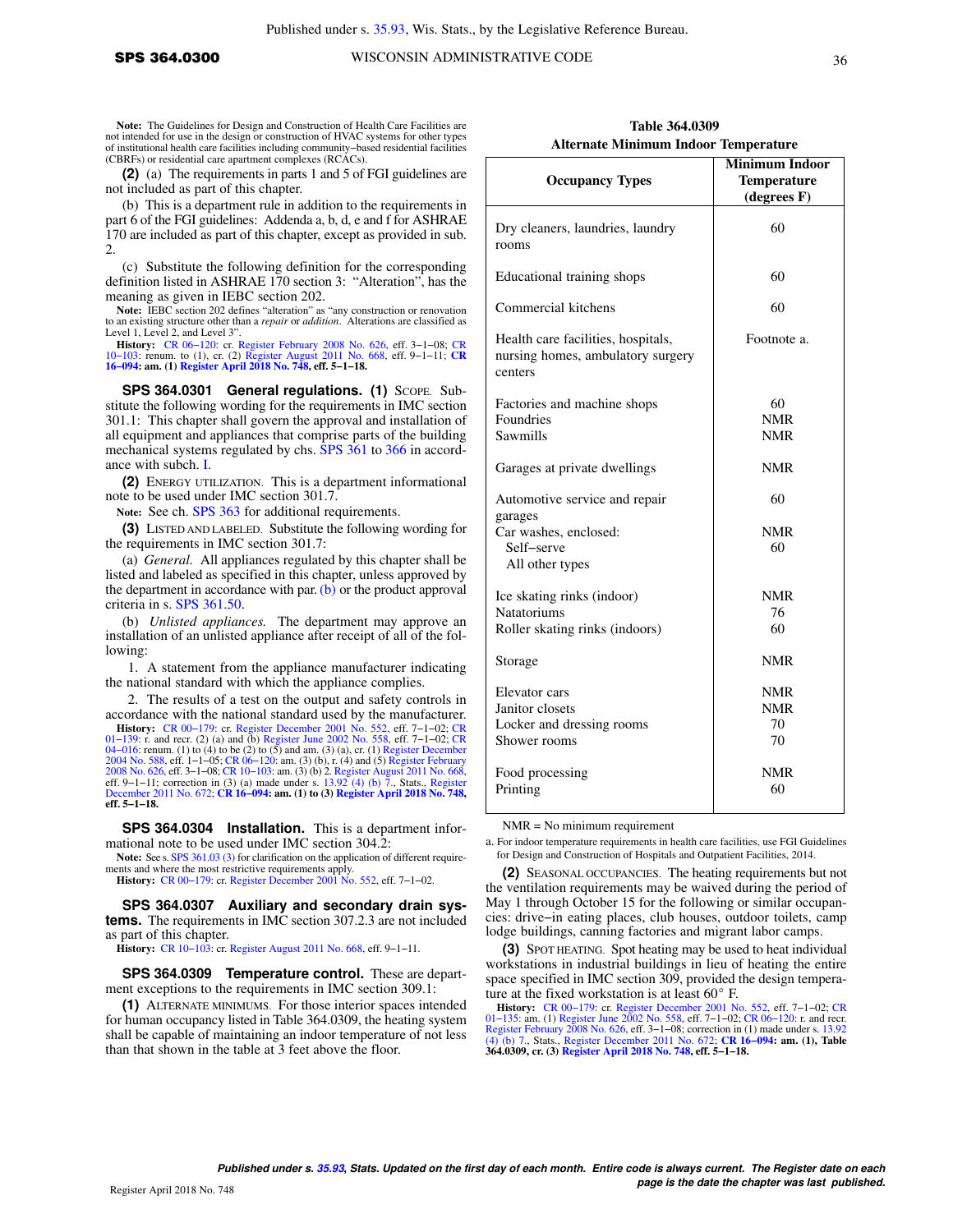**SPS 364.0312 Heating and cooling load calculations.** This is a department informational note to be used under IMC section 312:

**Note:** For design parameters in the IECC refer to ch. [SPS 363](https://docs-preview.legis.wisconsin.gov/document/administrativecode/ch.%20SPS%20363) or IECC section C403.

**History:** [CR 00−179](https://docs-preview.legis.wisconsin.gov/document/cr/2000/179): cr. [Register December 2001 No. 552,](https://docs-preview.legis.wisconsin.gov/document/register/552/B/toc) eff. 7−1−02.

**SPS 364.0313 Other requirements.** These are department rules in addition to the requirements in IMC chapter 3:

**(1)** BALANCING, FINAL TEST REQUIRED. Every heating, ventilating and air conditioning system shall be balanced upon installation. The person or agency responsible for balancing of the ventilating system shall document in writing the amount of outdoor air being provided and distributed for the building occupants and any other specialty ventilation. The document shall be retained at the site and shall be made available to the department upon request.

(a) Air systems shall be balanced in a manner to minimize losses from damper throttling by first adjusting fan speed then adjusting dampers to meet design flow conditions. Balancing procedures shall be acceptable to the department. Damper throttling alone may be used for air system balancing with fan motors of 1 hp or less, or if throttling results in no greater than 1/3 hp fan horsepower draw above that required if the fan speed were adjusted.

(b) Either of the following test methods shall be used:

1. Hydronic systems shall be balanced in a manner to minimize valve throttling losses by first trimming the pump impeller or adjusting the pump speed then adjusting the valves to meet design flow conditions.

2. Valve throttling alone may be used for hydronic system balancing under any of the following conditions as specified in subd. [2. a.](https://docs-preview.legis.wisconsin.gov/document/administrativecode/SPS%20364.0313(1)(b)2.a.) to [d.](https://docs-preview.legis.wisconsin.gov/document/administrativecode/SPS%20364.0313(1)(b)2.d.)

a. Pumps with pump motors of 10 hp or less.

b. If throttling results in no greater than 3 hp pump horsepower draw for pumps of 60 hp or less, or no greater than 5% of pump horsepower draw for pumps greater than 60 hp, above that required if the impeller were trimmed.

c. To reserve additional pump pressure capability in open circuit piping systems subject to fouling. Valve throttling pressure drop shall not exceed that expected for future fouling.

d. Where it can be shown that throttling will not increase overall building energy costs.

**Note:** National Environmental Balancing Bureau (NEBB) Procedural Standards, the Associated Air Balance Council (AABC) National Standards, the Sheet Metal and Air Conditioning Contractors National Association, Inc. (SMACNA), or equivalent balancing procedures are acceptable to the department.

**(2)** BALANCING, PROPER WORKING CONDITION*.* HVAC control systems shall be tested to assure that control elements are calibrated, adjusted and in proper working condition.

**(3)** BALANCING, OPERATING AND MAINTENANCE MANUALS. (a) The designer or installer shall provide the owner with written instructions for the operation and maintenance of the HVAC systems and equipment. An operating and maintenance manual shall be provided to the building owner or operator. The manual shall include basic data relating to the operation and maintenance of heating, ventilating and air conditioning (HVAC) systems and equipment.

(b) Required routine maintenance actions shall be clearly identified. Where applicable, HVAC controls information such as diagrams, schematics, control sequence descriptions, and maintenance and calibration information shall be included.

**(4)** APPLICABILITY. This is a department rule in addition to the requirements in IMC chapter 1:

(a) The designer or installer shall provide the owner with written instructions for the operation and maintenance of the system and equipment. An operating and maintenance manual shall be provided to the building owner or operator. The manual shall include basic data relating to the operation and maintenance of heating, ventilating and air conditioning (HVAC) systems and equipment.

(b) Required routine maintenance actions shall be clearly identified. Where applicable, HVAC controls information such as diagrams, schematics, control sequence descriptions, and maintenance and calibration information shall be included.

**History:** [CR 00−179](https://docs-preview.legis.wisconsin.gov/document/cr/2000/179): cr. [Register December 2001 No. 552](https://docs-preview.legis.wisconsin.gov/document/register/552/B/toc), eff. 7−1−02; [CR](https://docs-preview.legis.wisconsin.gov/document/cr/2006/120) [06−120](https://docs-preview.legis.wisconsin.gov/document/cr/2006/120): r. and recr. (3) [Register February 2008 No. 626,](https://docs-preview.legis.wisconsin.gov/document/register/626/B/toc) eff. 3−1−08; [CR 10−103:](https://docs-preview.legis.wisconsin.gov/document/cr/2010/103) (4) renum. from Comm 64.0102 [Register August 2011 No. 668,](https://docs-preview.legis.wisconsin.gov/document/register/668/B/toc) eff. 9−1−11.

**SPS 364.0401 Ventilation. (1)** VENTILATION REQUIRED. (a) These are department rules in addition to the requirements in IMC section 401.2:

1. Natural ventilation shall be in accordance with s. [SPS](https://docs-preview.legis.wisconsin.gov/document/administrativecode/SPS%20364.0402) [364.0402](https://docs-preview.legis.wisconsin.gov/document/administrativecode/SPS%20364.0402).

2. Mechanical ventilation shall be in accordance with IMC section 403 and as modified in ss. [SPS 364.0403 \(1\)](https://docs-preview.legis.wisconsin.gov/document/administrativecode/SPS%20364.0403(1)) to [\(6\).](https://docs-preview.legis.wisconsin.gov/document/administrativecode/SPS%20364.0403(6))

3. Chemical or septic toilets and composting privies are prohibited in spaces under negative pressure. Toilet rooms with chemical or septic toilets shall be provided with natural ventilation via a window, louver or skylight with at least 2 square feet of area openable directly to the outside per septic vault or per chemical toilet. The opening shall be provided with a screen to limit the passage of insects and vermin.

(b) These are department exceptions to the requirements of IMC section 401.2:

1. Outdoor air ventilation by natural or mechanical means shall be permitted to be omitted in large volume spaces containing 5,000 or more cubic feet per occupant.

2. A toilet room that has only one water closet or urinal and no bathtub or shower may be provided with either natural ventilation via a window or louvered opening with at least 2 square feet of area openable directly to the outside or mechanical exhaust ventilation as specified in Table 364.0403.

3. A janitor closet that has only one service sink may be provided with either natural ventilation via a window or louvered opening with at least 2 square feet of area openable directly to the outside or mechanical exhaust ventilation as specified in Table 364.0403.

**(2)** WHEN REQUIRED. Substitute the following wording for the requirements of IMC section 401.3:

(a) Except as provided in par.  $(b)$ , ventilation shall be provided during the periods that the room or space is occupied.

(b) Mechanical exhaust ventilation shall be provided for natatoriums even when the space or building is not occupied.

(c) In addition to the criteria under s. [101.025 \(1\)](https://docs-preview.legis.wisconsin.gov/document/statutes/101.025(1)), Stats., the area that may be occupied by motorized vehicles shall be considered when establishing minimum quantities of outside air that must be supplied.

**(4)** INTAKE OPENINGS. (a) Substitute the following wording for the requirements in IMC introductory section 401.4: Air intake openings for both mechanical and gravity ventilation systems shall comply with all of the following:

(b) Substitute the following wording for the requirements in IMC section 401.4 item 2: Intake openings shall be located not less than 10 feet horizontally from any hazardous or noxious contaminant source except as specified in IMC section 401.4, item 3 and section 501.3.1.

(c) This is a department rule in addition to the requirements in IMC section 401.4: The lowest side of outside air intake required openings shall be located at least 12 inches vertically from the adjoining grade level, above adjoining roof surfaces, or above the bottom of an areaway.

(d) These are department exceptions in addition to the requirements in IMC section 401.4 and par. [\(c\)](https://docs-preview.legis.wisconsin.gov/document/administrativecode/SPS%20364.0401(4)(c)):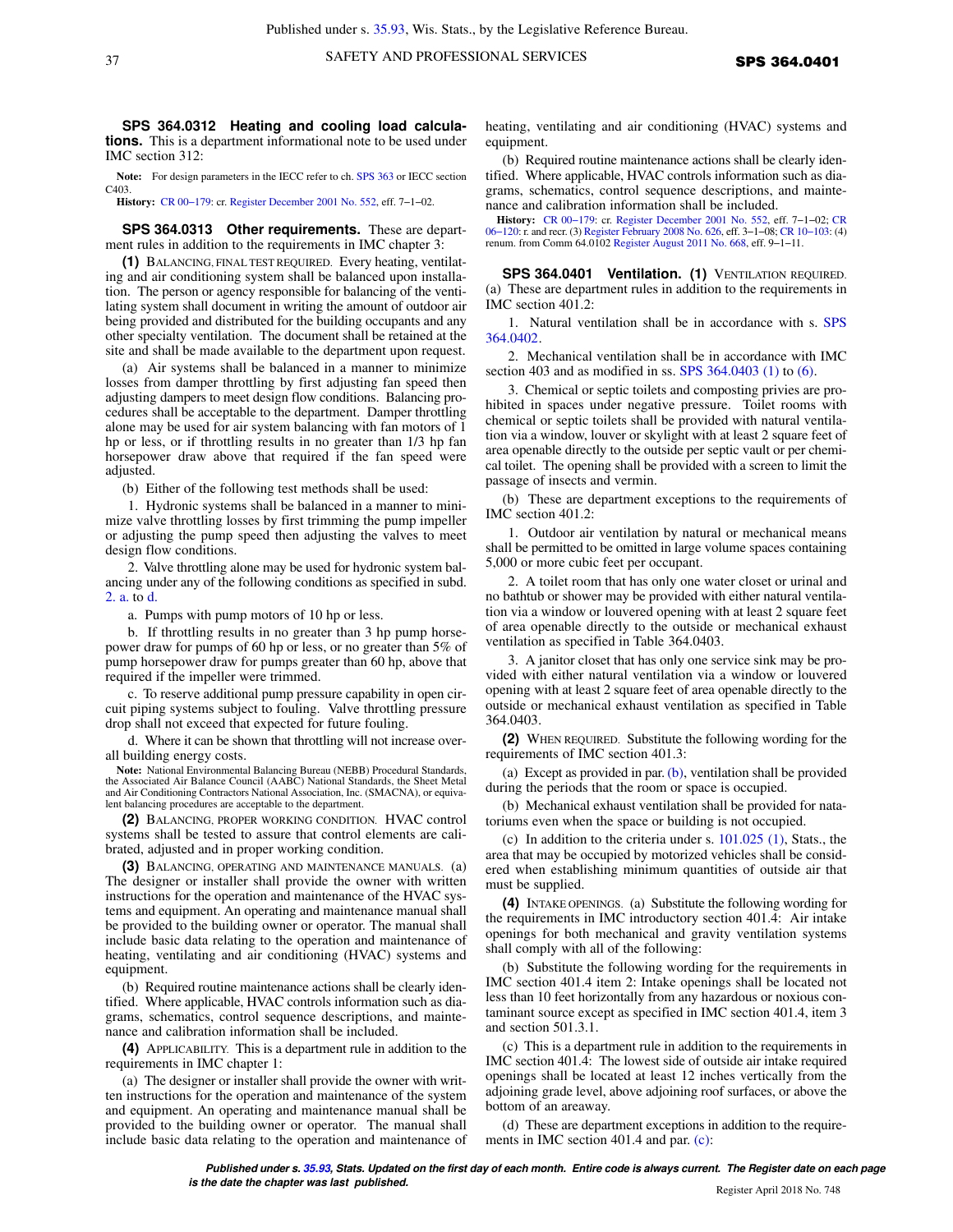1. The setback distances as specified in IMC section 401.4 and par. [\(c\)](https://docs-preview.legis.wisconsin.gov/document/administrativecode/SPS%20364.0401(4)(c)) shall not apply to the combustion air intake of a direct vent appliance.

2. Where it can be demonstrated that an engineered system design will prevent the maximum concentration of contaminants brought in through the outside air intake from exceeding the maximum contaminant concentration obtainable by providing the separation distances in accordance with IMC section 401.4 and par. [\(c\),](https://docs-preview.legis.wisconsin.gov/document/administrativecode/SPS%20364.0401(4)(c)) the outdoor air intakes may be located in accordance with such engineered system design.

(e) Substitute the following wording for the wording in IMC section 401.4, item 1: Intake openings shall be located a minimum of 10 feet (3048 mm) from lot lines or buildings on the same lot. Where openings front on a street or public way, the distance shall be measured to the centerline of the street or public way.

**Note:** See ch. [SPS 382](https://docs-preview.legis.wisconsin.gov/document/administrativecode/ch.%20SPS%20382) for plumbing vent setbacks. That rule requires plumbing vents to be 10 feet from air intakes and 10 feet horizontally from or 2 feet above roof scuttles, doors or openable windows.

Note: See NFPA standard 45, Fire Protection for Laboratories Using Chemicals, adopted under s. [SPS 362.3500,](https://docs-preview.legis.wisconsin.gov/document/administrativecode/SPS%20362.3500) for chemical fume hood exhaust location. Health care and related facilities may have additional requirements.

**History:** [CR 00−179](https://docs-preview.legis.wisconsin.gov/document/cr/2000/179): cr. [Register December 2001 No. 552](https://docs-preview.legis.wisconsin.gov/document/register/552/B/toc), eff. 7−1−02; [CR](https://docs-preview.legis.wisconsin.gov/document/cr/2001/135) 01–135: r. and recr. (4) (a) (intro.), cr. (4) (a) 4. and (b) 5., CR 01–139: r. and recr. (4) (a) 3., am. (4) (b) 2. [Register June 2002 No. 558,](https://docs-preview.legis.wisconsin.gov/document/register/558/B/toc) eff.  $7$ –1–02; CR 06–120: r. and (5) cr. and (2) and (4) (a), r. (3), (4) (b 3−1−08; [CR 10−103:](https://docs-preview.legis.wisconsin.gov/document/cr/2010/103) r. and recr. (1), renum. (4) (a) and (b) to be (4) (c) and (d) and (a) and am., cr. (4) (a) and (b), renum. (5) and (6) to be Comm 64.0501 (3) and (5) [Register](https://docs-preview.legis.wisconsin.gov/document/register/668/B/toc) [August 2011 No. 668,](https://docs-preview.legis.wisconsin.gov/document/register/668/B/toc) eff. 9–1–11 correction in (1) (a) 1., 2., (b) 2., 3. made under<br>s. [13.92 \(4\) \(b\) 7.](https://docs-preview.legis.wisconsin.gov/document/statutes/13.92(4)(b)7.), Stats., [Register December 2011 No. 672](https://docs-preview.legis.wisconsin.gov/document/register/672/B/toc); CR 16–094: (1) (a) 3.<br>renum. from SPS 364.0407 and am., cr. (2) (c), am. (4) **[April 2018 No. 748](https://docs-preview.legis.wisconsin.gov/document/register/748/B/toc), eff. 5−1−18.**

**SPS 364.0402 Natural ventilation.** This is a department rule in addition to the requirements in IMC section 402: The use of natural ventilation shall be permitted under either of the following:

**(1)** In occupancies specified in Table 364.0402.

**(2)** For any occupancy, provided an engineered design indicates how the ventilation satisfies the needs of the occupancy.

|                                      | <b>Occupancy Classification</b>       |                                        |
|--------------------------------------|---------------------------------------|----------------------------------------|
| <b>Correctional Facilities</b>       | <b>Business areas</b>                 | <b>Sports and amusement</b>            |
| Cells without plumbing features      | Conference rooms $\leq 100$ persons   | Discos/dance floors $\leq 100$ persons |
| Dining halls $\leq 100$ persons      | Reception areas $\leq 100$ persons    | Bowling alleys (seating areas)         |
| Guard stations                       | Main entry lobbies $\leq 100$ persons | $\leq 100$ persons                     |
| Day room                             | Lecture $\leq 100$ persons            | Game arcades < 100 persons             |
| Booking/waiting                      |                                       | Ice arenas without combustion          |
|                                      | <b>Public spaces</b>                  | Places of religious worship            |
| Dry cleaners, laundries              | Places of religious worship           | engines $\leq 100$ persons             |
| Coin-operated dry cleaners           | < 100 persons                         | Gym, stadium, arena (play area)        |
| Coin-operated laundries              | Courtrooms < 100 persons              | Spectator areas < 100 persons          |
| Storage, pick up                     | Legislative chambers                  | Swimming pools (pool and deck          |
|                                      | $\leq 100$ persons                    | area) $\leq 100$ persons               |
| <b>Education</b>                     | Libraries < 100 persons               | Health club/aerobics room              |
| Auditoriums < 100 persons            | Museums $\leq 100$ persons            | $\leq 100$ persons                     |
| Media center                         |                                       | Health club/weight room                |
| Music/theatre/dance                  | Dwellings                             | $< 100$ persons                        |
| Day care facilities < 20 children    | Garages                               |                                        |
| (through age 4)                      | Kitchens                              | <b>Theaters</b>                        |
| Multiuse assembly $\leq 100$ persons | Living areas                          | Auditoriums $\leq 100$ persons         |
|                                      |                                       | Lobbies < 100 persons                  |
| Food and beverage service            | Retail stores, sales floors, and      | Stages, studios < 100 persons          |
| Bars, cocktail lounges               | showroom floors                       |                                        |
| $\leq 100$ persons                   | <b>Sales</b>                          | <b>Transportation</b>                  |
| Dining rooms $\leq 100$ persons      | Dressing rooms                        | Platforms < 100 persons                |
| Kitchens (cooking)                   | Mall common areas                     | Waiting rooms $\leq 100$ persons       |
|                                      | Storage rooms                         | Aircraft hangars (with single          |
| Hotels, motels, resorts and          |                                       | aircraft and no adjacent               |
| dormitories                          | <b>Specialty shops</b>                | occupancies)                           |
| Multipurpose assembly                | Pet shops (animal areas)              |                                        |
| $\leq 100$ persons                   | Supermarkets                          | <b>Workrooms</b>                       |
| Bedroom/living room                  | Car washes                            | Meat processing                        |
| Conference/meeting < 100 persons     | Enclosed parking garages 850 S.F.     | Pharmacy (prep. area)                  |
| Dormitory sleeping areas             | or less in area and storing 5         | Photo studios                          |
| Gambling casinos < 100 persons       | or fewer vehicles                     | Copy, printing rooms                   |
| Lobbies/pre-function                 |                                       |                                        |

**Table 364.0402**

[August 2011 No. 668,](https://docs-preview.legis.wisconsin.gov/document/register/668/B/toc) eff. 9−1−11; correction in (1) made under s. [13.92 \(4\) \(b\) 7.](https://docs-preview.legis.wisconsin.gov/document/statutes/13.92(4)(b)7.), Stats., [Register December 2011 No. 672;](https://docs-preview.legis.wisconsin.gov/document/register/672/B/toc) **[CR 16−094:](https://docs-preview.legis.wisconsin.gov/document/cr/2016/94) am. Table 364.0402 [Register April](https://docs-preview.legis.wisconsin.gov/document/register/748/B/toc) [2018 No. 748](https://docs-preview.legis.wisconsin.gov/document/register/748/B/toc), eff. 5−1−18.**

**SPS 364.0403 Mechanical ventilation. (1)** OUTDOOR AIR REQUIRED. (a) Substitute the following wording for the exception in IMC section 403.2: Where it can be demonstrated that an engineered ventilation system design will prevent the maximum concentration of contaminants from exceeding the maximum obtainable by providing the rate of outdoor air ventilation deter-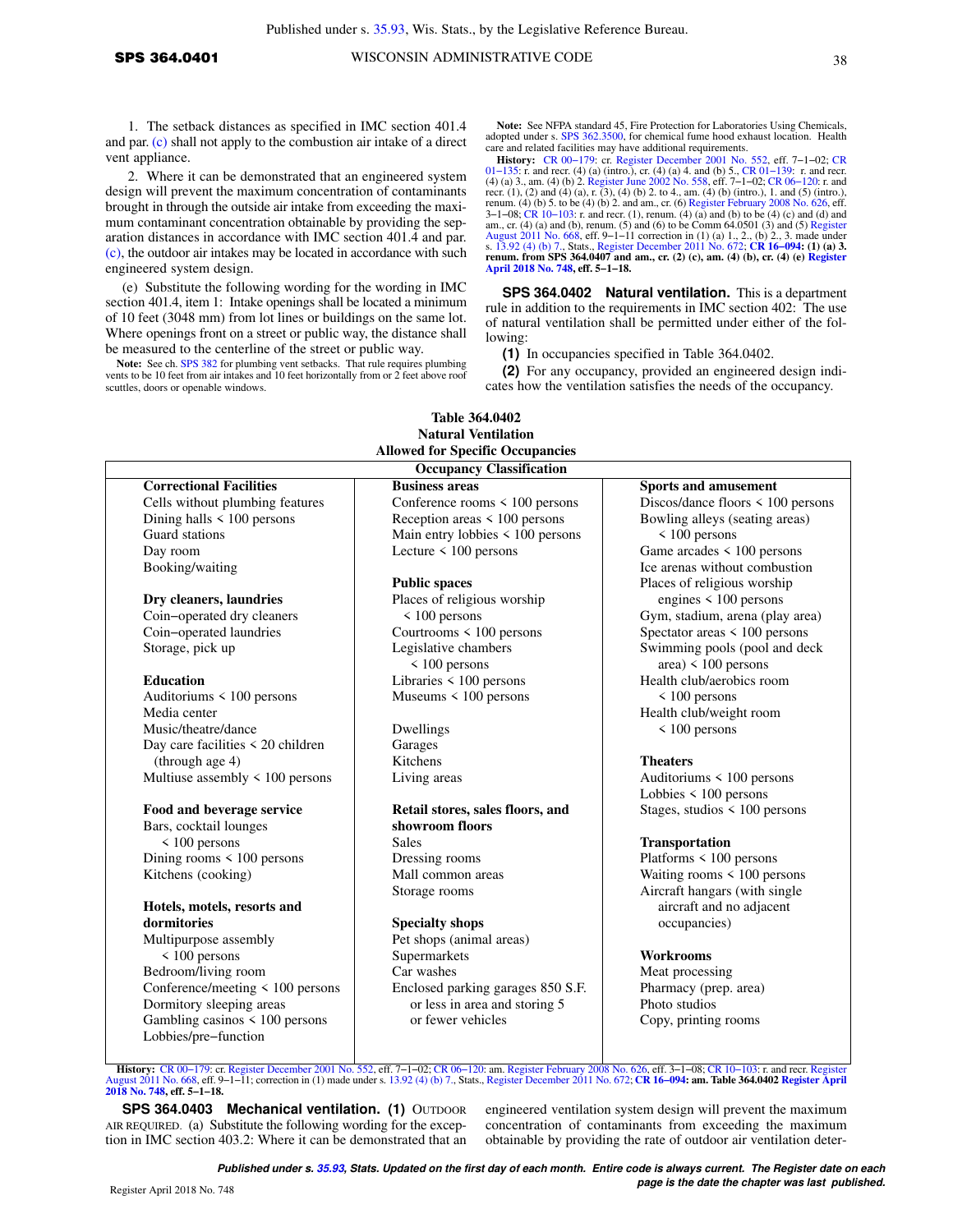mined in accordance with IMC section 403.3, as modified by subs.  $(2)$  to  $(6)$ , the minimum required rate of outdoor air may be reduced in accordance with such engineered system design. A ventilation system complying with IMC section 403.3 without the modifications of subs.  $(2)$  to  $(6)$  is recognized as meeting this exception.

(b) This is a department rule in addition to the requirements in IMC section 403.2: The outdoor air shall be free from contamination of any kind in proportions detrimental to the health and comfort of the general population exposed to it.

**(2)** RECIRCULATION PROHIBITED. Substitute the following wording for exception 3 in IMC section 403.2.1: Where mechanical exhaust is governed by Table 364.0403 footnote c., recirculation of air from such spaces is prohibited. All air supplied to such spaces shall be exhausted, including any air in excess of that required by Table 364.0403.

**(3)** RECIRCULATION OF AIR. This is a department informational note to be used under IMC section 403.2.1:

**Note:** The following are examples where the department will accept air transferred from: corridor to toilet room; corridor to cloak room or janitor closet; dining room to kitchen; locker room to toilet room; gymnasium to locker room; showroom to garage; and corridor to school vocational shops.

**(4)** TRANSFER AIR. Substitute the following wording for the requirements in IMC section 403.2.2: Except where recirculation from such spaces is prohibited by Table 364.0403, air transferred from occupied spaces is not prohibited from serving as makeup air for required exhaust systems in such spaces as kitchens, baths, toilet rooms, elevators and smoking lounges. The amount of transfer air and exhaust air shall be sufficient to provide the flow rates as specified in sub. [\(5\).](https://docs-preview.legis.wisconsin.gov/document/administrativecode/SPS%20364.0403(5)) The required outdoor air rates specified in Table 364.0403 shall be introduced directly into such spaces or into the occupied spaces from which air is transferred or a combination of both.

**(5)** VENTILATION RATE. Substitute the following wording for the requirements and exception in IMC section 403.3:

(a) *Ventilation rate determination.* 1. Except as provided in sub.  $(1)$  (a) and s. [SPS 364.0300,](https://docs-preview.legis.wisconsin.gov/document/administrativecode/SPS%20364.0300) a mechanical ventilation system shall be designed to have the capacity to supply a minimum outdoor airflow rate of 7.5 cfm per person as determined in accordance with Table 364.0403 based on the occupancy of the space and the occupant load or other parameters stated therein. A mechanical ventilation system shall be designed to have the capacity to exhaust air as specified in Table 364.0403 except as provided in par. [\(c\)](https://docs-preview.legis.wisconsin.gov/document/administrativecode/SPS%20364.0403(5)(c)).

2. a. Except as provided in subd. [2. b.](https://docs-preview.legis.wisconsin.gov/document/administrativecode/SPS%20364.0403(5)(a)2.b.) to [d.](https://docs-preview.legis.wisconsin.gov/document/administrativecode/SPS%20364.0403(5)(a)2.d.), the occupant load utilized for design of the ventilation system shall not be less than the number determined from the estimated maximum occupant load rate indicated in Table 364.0403.

b. The estimated maximum occupant load rate may be determined using other means with justification acceptable to the department to show that a different number of occupants is reasonable.

c. Where there is no value indicated for the net square feet per person in Table 364.0403, the actual number of occupants shall be used to determine the required amount of outside air.

d. Ventilation rates for occupancies not represented in Table 364.0403 shall be determined by an approved engineering analysis, or by using the most similar occupancy in the table.

(b) *Adjacent spaces with differing ventilation requirements.* 1. Except as provided in subd. [2.,](https://docs-preview.legis.wisconsin.gov/document/administrativecode/SPS%20364.0403(5)(b)2.) spaces with different ventilation requirements shall be provided with a complete solid separation, or the most stringent ventilation requirement shall apply to all unseparated areas.

2. The separation as specified in subd. [1.](https://docs-preview.legis.wisconsin.gov/document/administrativecode/SPS%20364.0403(5)(b)1.) is not required where an engineered ventilation design system will prevent the con-

centration of contaminants from exceeding that obtainable by providing a physical separation.

(c) *Exceptions for certain occupancies.* 1. 'Toilet rooms.' A toilet room that has only one water closet or urinal and no bathtub or shower may be provided with either natural ventilation via a window or louvered opening with at least 2 square feet of area openable directly to the outside or mechanical exhaust ventilation as specified in Table 364.0403.

2. 'Janitor closets.' A janitor closet that has only one service sink may be provided with either natural ventilation via a window or louvered opening with at least 2 square feet of area openable directly to the outside or mechanical exhaust ventilation as specified in Table 364.0403.

3. 'Locker and shower rooms.' An adjoining locker room, shower room and toilet room shall be exhausted at the rate specified in Table 364.0403 based on the largest amount of exhaust required for any of the three rooms. A negative pressure relationship shall be maintained in the shower and toilet rooms with respect to the locker room.

5. 'Pool ventilation.' In a natatorium, the volume of supply air and exhaust air may be reduced to a minimum of 1 cfm per square foot of pool surface provided automatic humidity controls perform so as not to create accelerated building material deterioration from moisture condensation.

(d) *Common ventilation system airflow.* 1. Substitute the following wording for the requirements in IMC sections 403.1.1.1 through 403.3.1.1.2.3.4: Where multiple spaces having different ventilation rate requirements are served by a common ventilation system, the minimum amount of outdoor airflow supplied by the ventilation system shall equal the total outdoor airflow required for each space if each space is provided with minimum air changes in accordance with this paragraph.

2. a. Except as provided in subd. [3.,](https://docs-preview.legis.wisconsin.gov/document/administrativecode/SPS%20364.0403(5)(d)3.) an air change rate of 6 air changes per hour shall be provided in each space.

b. The air change air rate under this subsection shall be determined upon either the actual height of the space or 10 feet from the floor level of the space which ever is less.

c. The air movement providing the required minimum air change shall be that amount that is transferred through the air handling equipment where the return air is diluted or replaced with outside air and supplied back to the space.

3. Air change rate of less than 6 air changes per hour is permitted where mechanical cooling is provided to maintain an interior design temperature of 75 degrees F or lower. The air change rate may not be less than the alternative minimum air change rate per hour specified in Table 364.0403. Air changes are not required to be provided for spaces required to be mechanically exhausted.

4. The air change requirement for 6 air changes per hour may be omitted in any of the following applications:

a. Buildings or rooms utilizing spot heating as the only source of heat.

b. Buildings where the requirement for outside air is waived in accordance with s. [SPS 364.0401 \(1\) \(b\) 1.](https://docs-preview.legis.wisconsin.gov/document/administrativecode/SPS%20364.0401(1)(b)1.)

c. Buildings utilizing natural ventilation as specified in IMC section 402.

**(6)** SYSTEM OPERATION. Substitute the following wording for the requirements in IMC section 403.3.1.3: The minimum flow rate of outdoor air that the ventilation system must be capable of supplying during its operation may be based on the rate per person indicated in Table 364.0403 and the actual number of occupants present.

**(7)** R−2, R−3, AND R−4 OCCUPANCIES. The requirements of IMC section 403.3.2 are not included as part of chs. [SPS 361](https://docs-preview.legis.wisconsin.gov/document/administrativecode/ch.%20SPS%20361) to [366.](https://docs-preview.legis.wisconsin.gov/document/administrativecode/ch.%20SPS%20366)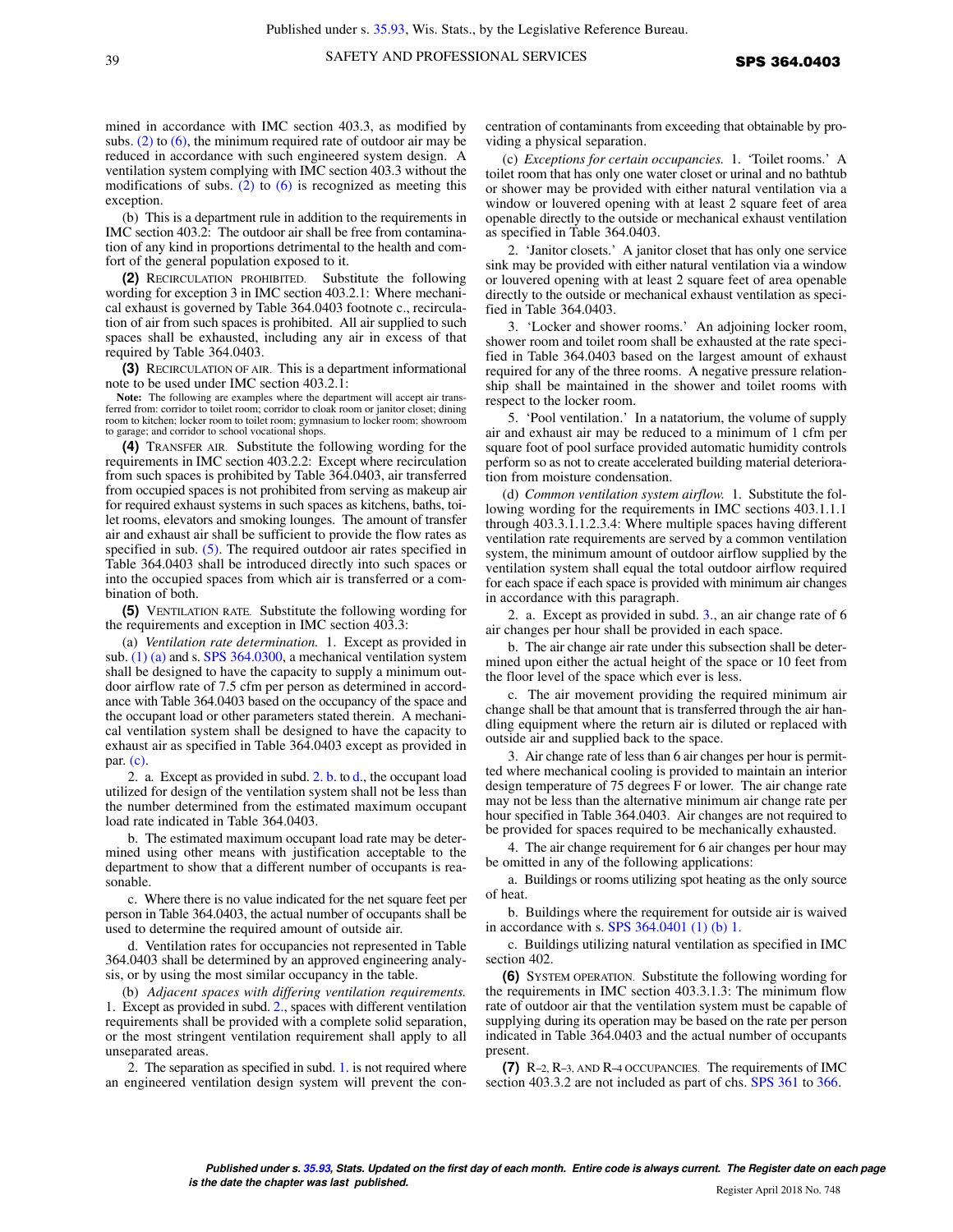SPS 364.0403 WISCONSIN ADMINISTRATIVE CODE 40

| Table 364.0403<br><b>Ventilation Requirements</b>     |                                                                                     |                                                                                                        |                                                                                                  |  |
|-------------------------------------------------------|-------------------------------------------------------------------------------------|--------------------------------------------------------------------------------------------------------|--------------------------------------------------------------------------------------------------|--|
| <b>Occupancy Classification</b>                       | <b>Estimated Maximum</b><br><b>Occupant Load (per-</b><br>sons per 1,000 sq. ft.) a | Exhaust <sup>c</sup><br>(cfm/net sq. ft.<br>floor area)                                                | <b>Common Ventilation</b><br>System Alternative –<br><b>Minimum AC Rate</b><br>per hour with A/C |  |
| Correctional facilities                               |                                                                                     |                                                                                                        |                                                                                                  |  |
| Sleeping rooms d                                      | 20                                                                                  | <b>NR</b>                                                                                              | 2.0                                                                                              |  |
| Dining halls                                          | 100                                                                                 | <b>NR</b>                                                                                              | 2.0                                                                                              |  |
| Guard stations                                        | 40                                                                                  | <b>NR</b>                                                                                              | 1.5                                                                                              |  |
| Dry cleaners, laundries                               |                                                                                     |                                                                                                        |                                                                                                  |  |
| Coin-operated dry cleaners                            | 8                                                                                   | NR.                                                                                                    | 1.0                                                                                              |  |
| Coin-operated laundries                               | 8                                                                                   | NR                                                                                                     | 1.0                                                                                              |  |
| Commercial dry cleaners                               | <b>NA</b>                                                                           | 2.0                                                                                                    | <b>NR</b>                                                                                        |  |
| Commercial laundries                                  | NA                                                                                  | 2.0                                                                                                    | NR                                                                                               |  |
| Storage, pick up                                      | 8                                                                                   | <b>NR</b>                                                                                              | 1.0                                                                                              |  |
| Apartment laundry rooms                               | NA                                                                                  | 0.5                                                                                                    | NR.                                                                                              |  |
| Dwellings, single and multiple                        |                                                                                     |                                                                                                        |                                                                                                  |  |
| Living areas                                          | 2 persons for first bed-<br>room, plus one person<br>for each additional<br>bedroom | <b>NR</b>                                                                                              | 1.0                                                                                              |  |
| Kitchens <sup>d</sup>                                 | <b>NA</b>                                                                           | 100 cfm intermit-<br>tent or 20 cfm<br>continuous                                                      | NR.                                                                                              |  |
| Toilet rooms and bathrooms d                          | NA                                                                                  | Mechanical exhaust<br>capacity 50 cfm<br>intermittent or 20<br>cfm continuous per<br>room <sup>1</sup> | NR.                                                                                              |  |
| Garages, separated by a solid wall for                | NA.                                                                                 | 100 cfm/vehicle                                                                                        | NR.                                                                                              |  |
| each dwelling<br>Garages, common for multiple units c | NA                                                                                  | 0.5                                                                                                    | NR.                                                                                              |  |
| Education                                             |                                                                                     |                                                                                                        |                                                                                                  |  |
| Auditoriums                                           | 150                                                                                 | NR.                                                                                                    | 2.0                                                                                              |  |
| Classrooms                                            | 50                                                                                  | <b>NR</b>                                                                                              | 2.0                                                                                              |  |
| Day care facilities                                   | 30                                                                                  | NR.                                                                                                    | 2.0                                                                                              |  |
|                                                       | 30                                                                                  | <b>NR</b>                                                                                              | 2.0                                                                                              |  |
| Laboratories (science)                                |                                                                                     |                                                                                                        |                                                                                                  |  |
| Music rooms                                           | 50                                                                                  | <b>NR</b>                                                                                              | 2.0                                                                                              |  |
| Special education                                     | 35                                                                                  | <b>NR</b>                                                                                              | 2.0                                                                                              |  |
| Training shops                                        | 30                                                                                  | NR.                                                                                                    | 2.0                                                                                              |  |
| Food and beverage service                             |                                                                                     |                                                                                                        |                                                                                                  |  |
| Bars and cocktail lounges                             | 100                                                                                 | <b>NR</b>                                                                                              | 2.0                                                                                              |  |
| Cafeterias, fast food                                 | 100                                                                                 | <b>NR</b>                                                                                              | 2.0                                                                                              |  |
| Dining rooms                                          | 70                                                                                  | <b>NR</b>                                                                                              | 2.0                                                                                              |  |
| Kitchens (cooking) d, e                               | 20                                                                                  | NR                                                                                                     | 1.0                                                                                              |  |
| <b>Health care facilities</b>                         |                                                                                     | See s. SPS 364.0300                                                                                    | See s. SPS 364.0300                                                                              |  |
| Hospitals<br>Nursing homes                            | See s. SPS 364.0300                                                                 | See s. SPS 364.0300                                                                                    | See s. SPS 364.0300                                                                              |  |
| Outpatient surgical facilities                        | See s. SPS 364.0300<br>See s. SPS 364.0300                                          | See s. SPS 364.0300                                                                                    | See s. SPS 364.0300                                                                              |  |
| Hotels, motels, resorts and dorms                     |                                                                                     |                                                                                                        |                                                                                                  |  |
| Assembly rooms                                        | 120                                                                                 | <b>NR</b>                                                                                              | 2.0                                                                                              |  |
| Bathrooms for guest rooms c, d                        | NA                                                                                  | 35 cfm/room                                                                                            | <b>NR</b>                                                                                        |  |
| Bedrooms                                              | footnote f                                                                          | <b>NR</b>                                                                                              | 1.0                                                                                              |  |
| Conference rooms                                      | 50                                                                                  | <b>NR</b>                                                                                              | 2.0                                                                                              |  |
| Dormitory sleeping areas                              | 20                                                                                  | <b>NR</b>                                                                                              | 1.0                                                                                              |  |
| Casinos                                               | <b>NA</b>                                                                           | 2.0                                                                                                    | <b>NR</b>                                                                                        |  |
| Living rooms                                          | footnote f                                                                          | <b>NR</b>                                                                                              | 1.0                                                                                              |  |
| Lobbies                                               | 30                                                                                  | <b>NR</b>                                                                                              | 2.0                                                                                              |  |

Industrial/Factory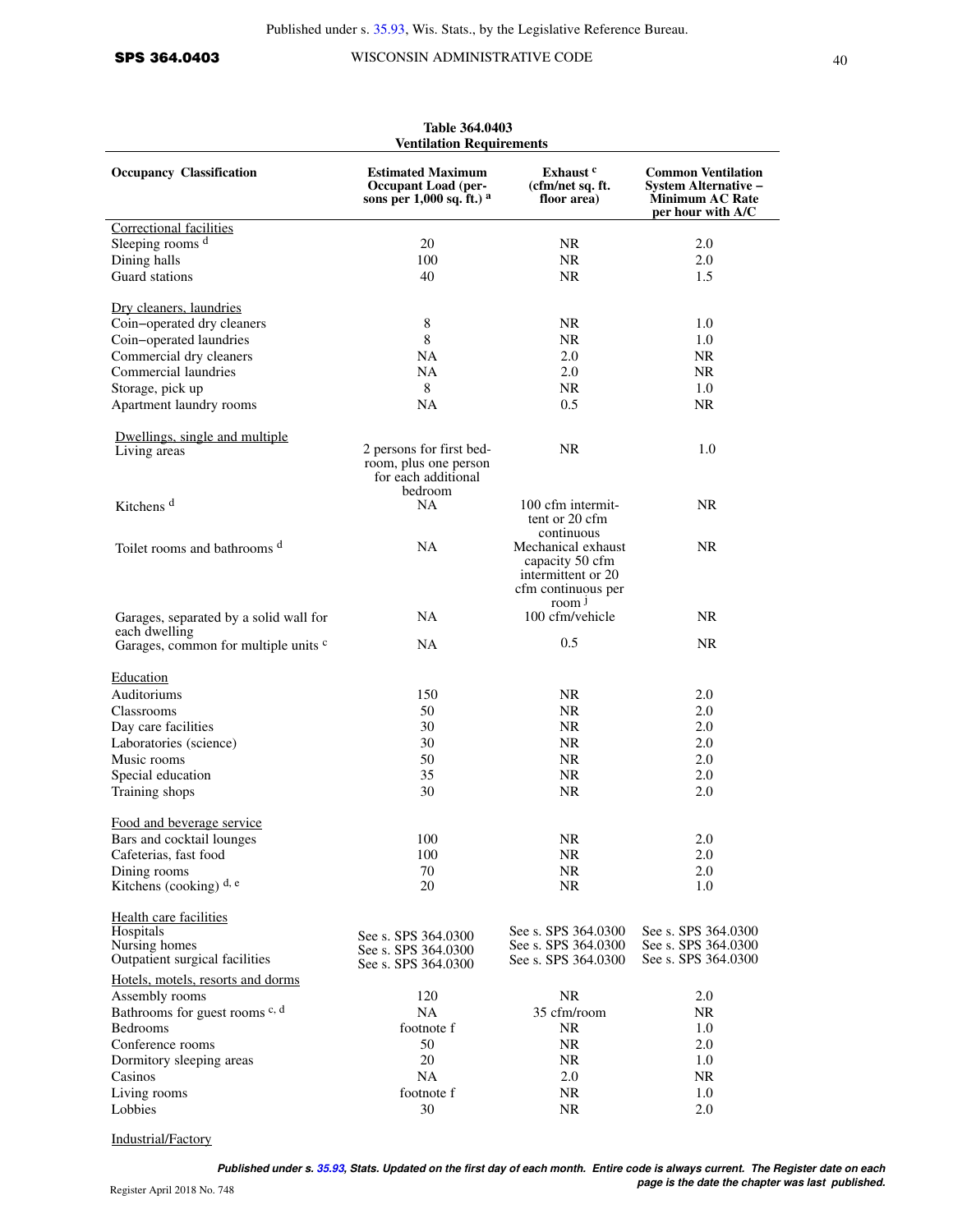## 41 SAFETY AND PROFESSIONAL SERVICES **SPS 364.0403**

| Table 364.0403 (Continued)<br><b>Ventilation Requirements</b>                                              |                                                                                     |                                                         |                                                                                                         |  |  |
|------------------------------------------------------------------------------------------------------------|-------------------------------------------------------------------------------------|---------------------------------------------------------|---------------------------------------------------------------------------------------------------------|--|--|
| <b>Occupancy Classification</b>                                                                            | <b>Estimated Maximum</b><br><b>Occupant Load (per-</b><br>sons per 1,000 sq. ft.) a | Exhaust <sup>c</sup><br>(cfm/net sq. ft.<br>floor area) | <b>Common Ventilation</b><br><b>System Alternative –</b><br><b>Minimum AC Rate</b><br>per hour with A/C |  |  |
| Factories and machine shops                                                                                | 13                                                                                  | NR.                                                     | <b>NR</b>                                                                                               |  |  |
| Foundries                                                                                                  | 13                                                                                  | <b>NR</b>                                               | NR.                                                                                                     |  |  |
| Sawmills                                                                                                   | <b>NA</b>                                                                           | NR.                                                     | NR.                                                                                                     |  |  |
|                                                                                                            |                                                                                     |                                                         |                                                                                                         |  |  |
| <b>Offices</b>                                                                                             |                                                                                     |                                                         |                                                                                                         |  |  |
| Conference rooms                                                                                           | 50                                                                                  | <b>NR</b>                                               | 1.5                                                                                                     |  |  |
| Office spaces                                                                                              | 7                                                                                   | NR.                                                     | 1.5                                                                                                     |  |  |
| Reception areas                                                                                            | 60                                                                                  | NR.                                                     | 1.5                                                                                                     |  |  |
| Telecommunication centers and data                                                                         | 60                                                                                  | NR.                                                     | 1.5                                                                                                     |  |  |
| entry                                                                                                      |                                                                                     |                                                         |                                                                                                         |  |  |
| Retail stores, sales floors and showroom<br>floors                                                         | 8                                                                                   | <b>NR</b>                                               | 1.0                                                                                                     |  |  |
| Seasonal occupancies, camps and lodges                                                                     |                                                                                     |                                                         |                                                                                                         |  |  |
| Dining and recreational areas                                                                              | 70                                                                                  | NR.                                                     | 1.0                                                                                                     |  |  |
| Living and sleeping areas                                                                                  | <b>NA</b>                                                                           | <b>NR</b>                                               | 1.0                                                                                                     |  |  |
| Club houses                                                                                                | 15                                                                                  | NR.                                                     | 1.0                                                                                                     |  |  |
|                                                                                                            |                                                                                     |                                                         |                                                                                                         |  |  |
| Drive-ins                                                                                                  | 15                                                                                  | <b>NR</b>                                               | 1.0                                                                                                     |  |  |
| Specialty shops<br>Automotive service and repair garages<br>for gasoline or diesel fueled vehicles c, k, l | <b>NA</b>                                                                           | 0.5                                                     | <b>NR</b>                                                                                               |  |  |
| Barber shops                                                                                               | 25                                                                                  | NR.                                                     | 1.0                                                                                                     |  |  |
| Beauty salons h                                                                                            | <b>NA</b>                                                                           | 0.5                                                     | NR.                                                                                                     |  |  |
| Car washes                                                                                                 | NA.                                                                                 | <b>NR</b>                                               | NR.                                                                                                     |  |  |
|                                                                                                            |                                                                                     | NR.                                                     |                                                                                                         |  |  |
| Clothier, furniture shops                                                                                  | 8<br>8                                                                              |                                                         | 1.0                                                                                                     |  |  |
| Florist shops                                                                                              |                                                                                     | NR.                                                     | 1.0                                                                                                     |  |  |
| Hardware, drugs, fabrics stores                                                                            | 8                                                                                   | NR.                                                     | 1.0                                                                                                     |  |  |
| Nail salons <sup>m</sup>                                                                                   | <b>NA</b>                                                                           | 0.6                                                     | NR.                                                                                                     |  |  |
| Supermarkets                                                                                               | 8                                                                                   | <b>NR</b>                                               | 1.0                                                                                                     |  |  |
| Sports and amusement                                                                                       |                                                                                     |                                                         |                                                                                                         |  |  |
| Ballrooms and discos                                                                                       | 100                                                                                 | NR.                                                     | 2.0                                                                                                     |  |  |
| Bleacher areas                                                                                             | 363 or 18 in./person                                                                | <b>NR</b>                                               | 2.0                                                                                                     |  |  |
| Bowling centers (seating areas)                                                                            | 70                                                                                  | <b>NR</b>                                               | 2.0                                                                                                     |  |  |
| Game rooms                                                                                                 | $70\,$                                                                              | $\rm NR$                                                | $2.0\,$                                                                                                 |  |  |
| Ice skating rinks (indoor)                                                                                 | 5                                                                                   | <b>NR</b>                                               | NR.                                                                                                     |  |  |
| Natatoriums                                                                                                | NA                                                                                  | 2.0 cfm/sq. ft. pool<br>area                            | NR                                                                                                      |  |  |
| Playing floor (gymnasiums)                                                                                 | 30                                                                                  | <b>NR</b>                                               | 2.0                                                                                                     |  |  |
| Roller skating rinks (indoor)                                                                              | 30                                                                                  | <b>NR</b>                                               | 2.0                                                                                                     |  |  |
| Spectator areas (non-bleacher)                                                                             | 150                                                                                 | <b>NR</b>                                               | 2.0                                                                                                     |  |  |
| <b>Storage</b>                                                                                             |                                                                                     |                                                         |                                                                                                         |  |  |
| Chlorine storage and handling rooms                                                                        | NA                                                                                  | 2.0                                                     | NR                                                                                                      |  |  |
| Enclosed parking garages i, n                                                                              | <b>NA</b>                                                                           | 0.5                                                     | NR                                                                                                      |  |  |
| Warehouses <sup>o</sup>                                                                                    | <b>NA</b>                                                                           | <b>NR</b>                                               | $\rm NR$                                                                                                |  |  |
| <b>Theaters</b>                                                                                            |                                                                                     |                                                         |                                                                                                         |  |  |
| Auditoriums                                                                                                | 150                                                                                 | <b>NR</b>                                               | 2.0                                                                                                     |  |  |
| Lobbies                                                                                                    |                                                                                     |                                                         |                                                                                                         |  |  |
|                                                                                                            | 150                                                                                 | <b>NR</b>                                               | 2.0                                                                                                     |  |  |
| Stages, studios                                                                                            | 70                                                                                  | <b>NR</b>                                               | 2.0                                                                                                     |  |  |
| Ticket booths                                                                                              | 60                                                                                  | $\rm NR$                                                | 2.0                                                                                                     |  |  |
| Transportation                                                                                             |                                                                                     |                                                         |                                                                                                         |  |  |
| Platforms                                                                                                  | 100                                                                                 | $\rm NR$                                                | 2.0                                                                                                     |  |  |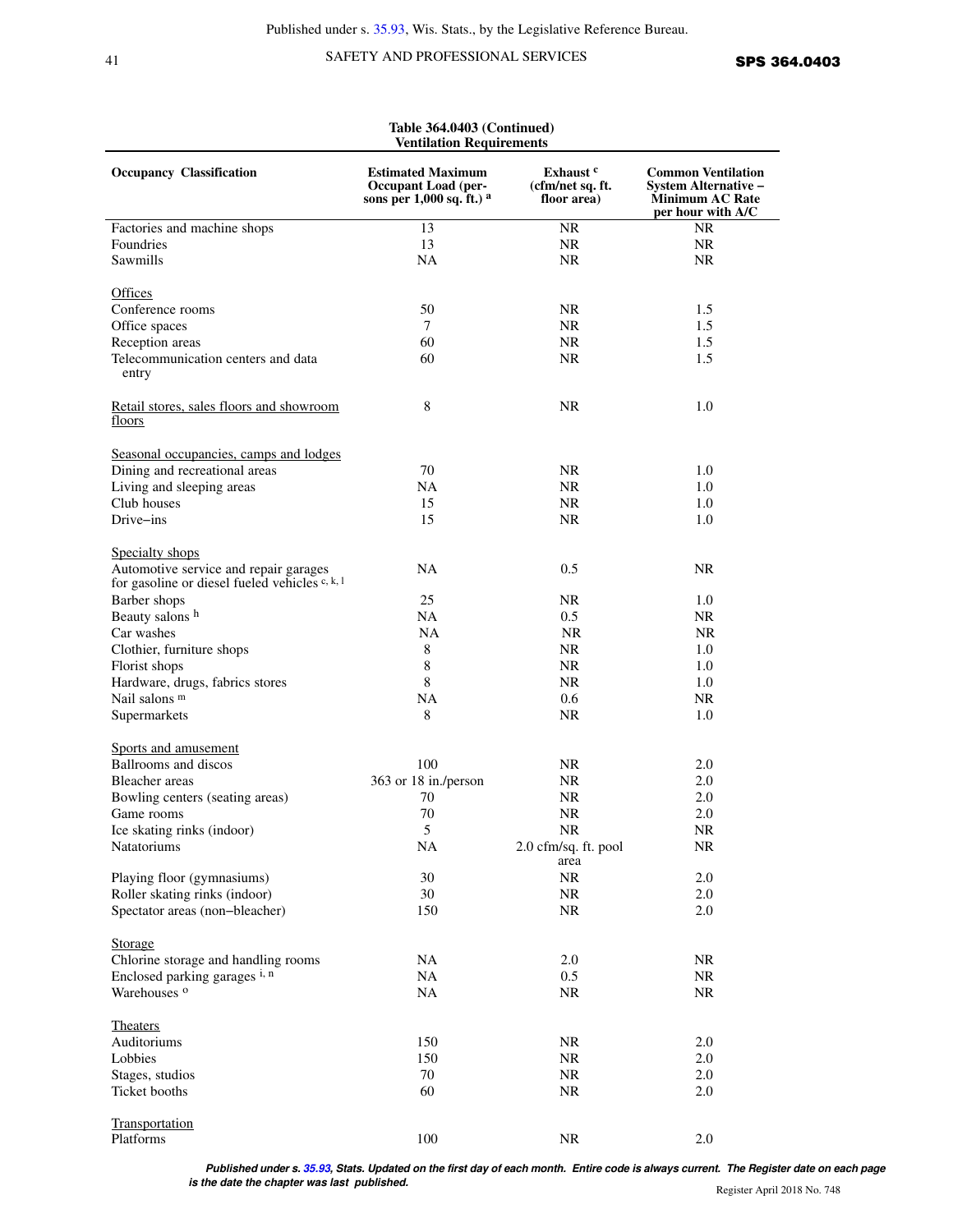#### **Table 364.0403 (Continued) Ventilation Requirements Occupancy Classification Classification Common Ventilation Common Ventilation System Alternative − Minimum AC Rate per hour with A/C Exhaust <sup>c</sup> (cfm/net sq. ft. floor area) Estimated Maximum Occupant Load (persons per 1,000 sq. ft.) <sup>a</sup>** Waiting rooms 100 NR 2.0 Aircraft hangars (for 2 or more aircraft or any hangar with adjacent occupancies) NA 0.5 NR Utility and public spaces Elevator cars NA 1.0 NR Janitor closets NA 2.0 or 75 cfm/sink g NR Locker and dressing rooms <sup>c</sup> NA 0.5 NR Shower rooms (per shower head) NA 50 cfm intermittent or 20 cfm continuous NR Toilet rooms c, d and the NA 75 cfm/TF g NR **Workrooms** Bank vault and the set of the set of the set of the set of the set of the set of the set of the set of the set of the set of the set of the set of the set of the set of the set of the set of the set of the set of the set o Meat processing and the set of the set of the set of the set of the set of the NR NR NR NR NR Pharmacy 20 NR 1.5 Photo studio 10 NR 1.0 Printing NR and 13 footnote j NR

NA = not applicable; NR = none required; cfm = cubic feet per minute; TF = toilet fixtures (water closets and urinals); A/C = air conditioning a. Based upon net floor area.

b.The ventilation rate is based upon cubic feet per minute per square foot of the floor area being ventilated.

c. Mechanical exhaust is required and the recirculation of air from these spaces that would otherwise be allowed by IMC section 403.2.1 is prohibited.

d. Transfer air is permitted in accordance with IMC section 403.2.2.

e. Provide an exhaust rate of not less than 1.5 cfm/sf.

f. The minimum mechanical ventilation rate is 15 cfm/room of outside air.

g. Natural ventilation may be allowed under this section.

- h. The classification of a 'beauty' salon depends on the types of services provided. Only beauty salons that routinely provide chemical processing of hair to produce texture or color changes.
- i. Enclosed parking garages are parking garages that fail to meet the criteria for open garages in IBC section 406.5.2. Ventilation systems in enclosed parking garages shall comply with IMC section 502.13. A mechanical ventilation system may not be required if the room or space meets all of the following:
	- 1. Has a floor area of 850 square feet or less.
	- 2. Used for the storage of 5 or fewer motorized vehicles.
	- 3. Meets the natural ventilation requirements of IMC 402 and s. [SPS 364.0402](https://docs-preview.legis.wisconsin.gov/document/administrativecode/SPS%20364.0402).
- j. Refer to IMC chapter 5 for exhaust requirements based upon the chemicals used.

k. For compressed natural gas IMC 502.16.

l. Mezzanine floor areas that are open to a service and/or repair area may not be included as floor area when determining the minimum exhaust rate from the room or space.

m. For nail salons, the required exhaust shall include ventilation tables or other systems that capture the contaminants and odors. The exhaust system shall be capable of exhausting the greater of 50 cfm per station or 0.6 cfm per square foot of work area. The exhaust inlet shall be located in the work area.

- n. The requirements for enclosed parking garages shall apply to all buildings, or rooms, spaces, or parts of buildings, into which motor vehicles are being driven for loading or unloading, or that are stored.
- o. Warehouses include indoor drive−through self−service storage facilities in which a customer may temporarily park a motorized vehicle for purposes of loading and unloading materials, provided the motor is not running.

**History:** [CR 00−179](https://docs-preview.legis.wisconsin.gov/document/cr/2000/179): cr. [Register December 2001 No. 552,](https://docs-preview.legis.wisconsin.gov/document/register/552/B/toc) eff. 7−1−02; [CR 01−135:](https://docs-preview.legis.wisconsin.gov/document/cr/2001/135) renum. (3) to be (3) (b), cr. (3) (a), (4) (a) 6. and (5) (d), am. (5) (a), (b) 1. a., (c) 1. and (6) Table; CR 01–139: renum. (3) to (6) to be (4), (6), (8) and (9), cr. (3), (5) and (7), am. (6) Table, r. and recr. (6) [Register June 2002 No. 558,](https://docs-preview.legis.wisconsin.gov/document/register/558/B/toc) eff. 7–1–02; CR 04–016:<br>am. Table 64.0403 Register December 2004 No [\(b\) 7.,](https://docs-preview.legis.wisconsin.gov/document/statutes/13.92(4)(b)7.) Stats., [Register December 2011 No. 672](https://docs-preview.legis.wisconsin.gov/document/register/672/B/toc); **[CR 16−094:](https://docs-preview.legis.wisconsin.gov/document/cr/2016/94) am. (5) (d) 1., renum. (5) (d) 2. d. to (d) 3. and am., cr. (5) (d) 4., am. (6), cr. (7), am. Table 364.0403 [Register](https://docs-preview.legis.wisconsin.gov/document/register/748/B/toc) [April 2018 No. 748,](https://docs-preview.legis.wisconsin.gov/document/register/748/B/toc) eff. 5−1−18; correction in (4), (5) (d) 2. a. made under s. [13.92 \(4\) \(b\) 7.](https://docs-preview.legis.wisconsin.gov/document/statutes/13.92(4)(b)7.), Stats., [Register April 2018 No. 748.](https://docs-preview.legis.wisconsin.gov/document/register/748/B/toc)**

**SPS 364.0404 Enclosed parking garages.** Substitute the following wording for the requirements in IMC sections 404.1 and 404.2:

**(1)** Mechanical ventilation systems for enclosed parking garages shall be permitted to operate intermittently by one of the following methods:

(a) The system shall be arranged to operate continuously at a minimum exhaust rate of 0.05 cfm/sf. Subsequently, the system shall operate at a minimum of 0.75 cfm/sf automatically upon detection of vehicle operation, the presence of occupants, or by a combination of occupancy sensors and carbon monoxide and nitrogen dioxide sensors as appropriate for the room or space. The

system shall also be designed so to address the requirements listed in s. [SPS 364.0404 \(2\)](https://docs-preview.legis.wisconsin.gov/document/administrativecode/SPS%20364.0404(2)) and [\(3\).](https://docs-preview.legis.wisconsin.gov/document/administrativecode/SPS%20364.0404(3))

(b) The system shall be arranged to operate intermittently for a total of at least 5 hours in each 24−hour period at a minimum rate of 0.75 cfm/sf and shall also include the installation of carbon monoxide and nitrogen dioxide sensors as appropriate for the room or space. The system shall also be designed so to address the requirements listed in s. [SPS 364.0404 \(2\)](https://docs-preview.legis.wisconsin.gov/document/administrativecode/SPS%20364.0404(2)) and [\(3\)](https://docs-preview.legis.wisconsin.gov/document/administrativecode/SPS%20364.0404(3)).

**(2)** (a) The system shall be arranged to operate automatically upon detection of carbon monoxide at a level of 35 parts per million by automatic detection devices.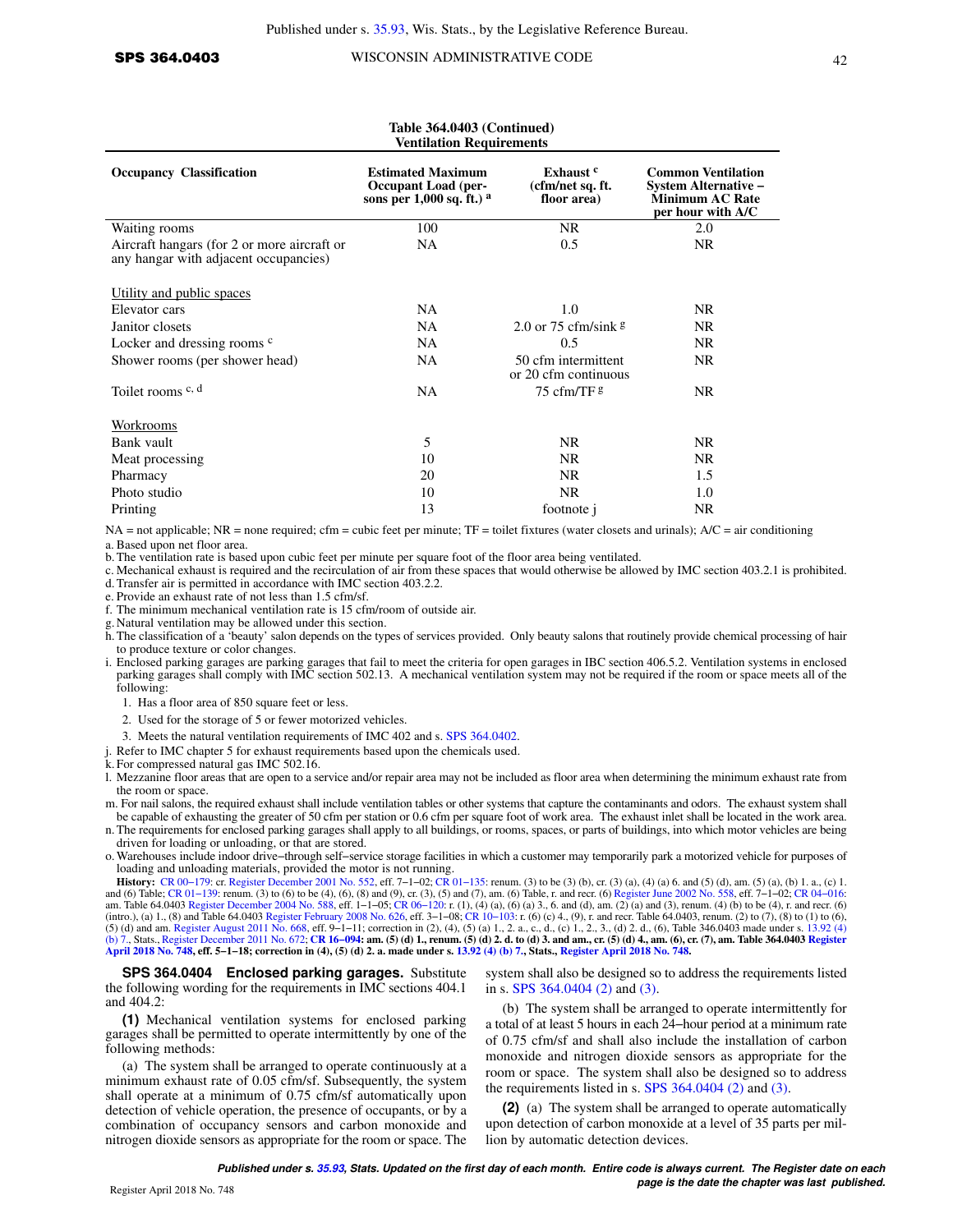(b) If diesel−fueled vehicles are stored, the system shall be arranged to operate automatically upon detection of nitrogen dioxide at a level of one part of per million by automatic detection devices.

**(3)** The system shall maintain the garage at negative or neutral pressure relative to other spaces.

**History:** [CR 00−179:](https://docs-preview.legis.wisconsin.gov/document/cr/2000/179) cr. [Register December 2001 No. 552,](https://docs-preview.legis.wisconsin.gov/document/register/552/B/toc) eff. 7−1−02; [CR](https://docs-preview.legis.wisconsin.gov/document/cr/2001/139) [01−139:](https://docs-preview.legis.wisconsin.gov/document/cr/2001/139) r. and recr. (1) [Register June 2002 No. 558](https://docs-preview.legis.wisconsin.gov/document/register/558/B/toc), eff. 7−1−02; [CR 06−120](https://docs-preview.legis.wisconsin.gov/document/cr/2006/120): r. and recr. [Register February 2008 No. 626](https://docs-preview.legis.wisconsin.gov/document/register/626/B/toc), eff 3−1−08; [CR 10−103:](https://docs-preview.legis.wisconsin.gov/document/cr/2010/103) am. (1) and (2) (c) [Register August 2011 No. 668](https://docs-preview.legis.wisconsin.gov/document/register/668/B/toc), eff. 9−1−11; **[CR 16−094](https://docs-preview.legis.wisconsin.gov/document/cr/2016/94): r. and recr. [Register April](https://docs-preview.legis.wisconsin.gov/document/register/748/B/toc) [2018 No. 748](https://docs-preview.legis.wisconsin.gov/document/register/748/B/toc), eff. 5−1−18.**

**SPS 364.0501 General. (1)** Substitute the following wording for the requirements in IMC section 501.1: This chapter shall govern the design, construction and installation of mechanical exhaust systems, including exhaust systems serving clothes dryers and cooking appliances; environmental air exhaust systems; hazardous exhaust systems; dust, stock and refuse conveyor systems; subslab soil exhaust systems; smoke control systems; energy recovery ventilation systems and other systems specified in IMC Section 502.

**(2)** This is a department exception to the requirements in IMC section 501.3: A mechanically exhausted room or space that is within a dwelling unit which is served by an independent heating, ventilating and air conditioning system is not required to be maintained with negative or neutral pressure.

**(3)** These are department rules in addition to the requirements in IMC section 501.2.1.

(a) Gravity ventilation ducts shall extend not less than 2 feet above the highest portion of the building within a 10−foot radius of the duct and shall be provided with a siphon roof ventilator.

(b) Where barometric relief vents are installed on the roof, the discharge openings shall be no less than 2 feet above the roof surface where the vent pierces the roof.

**(5)** Substitute the following wording for the requirements in IMC section 401.6: Stationary local sources producing air−borne particulates, heat, odors, fumes, spray, vapors, smoke or gases in such quantities as to be injurious to health shall be provided with an exhaust system in accordance with IMC chapter 5 or a means of collection and removal of the contaminants. Such exhaust shall discharge directly to an approved location at the exterior of the building.

**(6)** These are department rules in addition to IMC section 501.3.2: The bottom of an exhaust outlet shall be located at least 12 inches vertically from the adjoining grade level and bottom of an areaway. Additional clearance may be required so as to address local weather conditions and surrounding land contour.

**History:** [CR 00−179:](https://docs-preview.legis.wisconsin.gov/document/cr/2000/179) cr. [Register December 2001 No. 552,](https://docs-preview.legis.wisconsin.gov/document/register/552/B/toc) eff. 7−1−02; [CR](https://docs-preview.legis.wisconsin.gov/document/cr/2006/120) 06–120: am. [Register February 2008 No. 626,](https://docs-preview.legis.wisconsin.gov/document/register/626/B/toc) eff 3–1–08; CR 10–103: renum. to be<br>(2), cr. (1), (3), (5) renum. from Comm 64.0401 (5), (6) and am. [Register August 2011](https://docs-preview.legis.wisconsin.gov/document/register/668/B/toc)<br>[No. 668](https://docs-preview.legis.wisconsin.gov/document/register/668/B/toc), eff. 9–1–11; corrections in (3) and (5) made un [Register August 2011 No. 668](https://docs-preview.legis.wisconsin.gov/document/register/668/B/toc); **[CR 16−094:](https://docs-preview.legis.wisconsin.gov/document/cr/2016/94) cr. (6) [Register April 2018 No. 748](https://docs-preview.legis.wisconsin.gov/document/register/748/B/toc), eff. 5−1−18.**

**SPS 364.0502 Required systems. (1)** Substitute the following wording for the requirements in IMC section 502.1: An exhaust system shall be provided, maintained and operated as specifically required by this section and for all occupied areas where machines, vats, tanks, furnaces, forges, salamanders and other appliances, equipment and processes in such areas produce or throw off dust particles sufficiently light to float in the air or which emit heat, odors, fumes, spray, gas or smoke, in such quantities to be injurious to health or safety.

**(2)** This is a department exception in addition to the exceptions in section IMC 502.14: The source capture system is not required when the motor vehicle exhaust system is connected directly to a noncombustible hose that is not more than 10 feet long and discharges directly to the exterior of the building.

**Note:** Under s. [SPS 361.03 \(14\) \(a\),](https://docs-preview.legis.wisconsin.gov/document/administrativecode/SPS%20361.03(14)(a)) IFC section 2311.7 exempts a natural−gas motor−vehicle repair garage from the requirements of IMC section 502.16 if no work is performed on the fuel system in the vehicles, and the work is also limited to exchanging parts and maintenance that does not include any open flame or welding.

**History:** CR 00–179: cr. [Register December 2001 No. 552](https://docs-preview.legis.wisconsin.gov/document/register/552/B/toc), eff. 7–1–02; [CR](https://docs-preview.legis.wisconsin.gov/document/cr/2010/103) 10–103: renum. to be (1), cr. (2), [Register August 2011 No. 668](https://docs-preview.legis.wisconsin.gov/document/register/668/B/toc), eff. 9–1–11.

**SPS 364.0505 Domestic kitchen exhaust equipment.** The requirements in IMC section 505.4 are not included as part of chs. [SPS 361](https://docs-preview.legis.wisconsin.gov/document/administrativecode/ch.%20SPS%20361) to [366.](https://docs-preview.legis.wisconsin.gov/document/administrativecode/ch.%20SPS%20366)

**History: [CR 16−094:](https://docs-preview.legis.wisconsin.gov/document/cr/2016/94) cr. [Register April 2018 No. 748,](https://docs-preview.legis.wisconsin.gov/document/register/748/B/toc) eff. 5−1−18.**

**SPS 364.0506 Commercial kitchen grease ducts and exhaust equipment. (2)** JOINTS, SEAMS AND PENETRA-TIONS OF GREASE DUCTS. (a) This is a department alternative to the requirements, but not the exceptions, in IMC section 506.3.2: Joints, seams and penetrations of grease ducts may be made with any other means that provide a liquid−tight seal at 1500oF and that are listed and labeled for the application.

(b) This is a department rule in addition to the requirements in IMC section 506.3.2.: Duct joints may also be flanged joints.

(c) The requirements of IMC section 506.3.2.5 are not included as part of this chapter.

**History:** [CR 00−179](https://docs-preview.legis.wisconsin.gov/document/cr/2000/179): cr. [Register December 2001 No. 552](https://docs-preview.legis.wisconsin.gov/document/register/552/B/toc), eff. 7−1−02; [CR](https://docs-preview.legis.wisconsin.gov/document/cr/2006/120) [06−120](https://docs-preview.legis.wisconsin.gov/document/cr/2006/120): r. (1) and (2) (c), am. (2) (title) and (a), r. and recr. (2) (b), cr. (2) (bm) [Register](https://docs-preview.legis.wisconsin.gov/document/register/626/B/toc) [February 2008 No. 626](https://docs-preview.legis.wisconsin.gov/document/register/626/B/toc), eff. 3−1−08; [CR 10−103:](https://docs-preview.legis.wisconsin.gov/document/cr/2010/103) renum. (2) (bm) to be (2) (c) and am. [Register August 2011 No. 668](https://docs-preview.legis.wisconsin.gov/document/register/668/B/toc), eff. 9−1−11.

**SPS 364.0507 Commercial kitchen hoods. (1)** CAPACITY OF HOODS. Substitute the following wording for the introductory paragraph in IMC section 507.5: Commercial food service hoods shall exhaust a minimum net quantity of air determined either through engineering analysis or in accordance with this subsection and IMC sections 507.5.1 through 507.5.4. The net quantity of exhaust air shall be calculated by subtracting any airflow supplied directly to a hood cavity from the total exhaust flow rate of a hood. Where any combination of heavy−duty, medium−duty, and light−duty cooking appliances are utilized under a single hood, the exhaust rate required by IMC sections 507.5.1 through 507.5.4 for the heaviest duty appliance covered by the hood shall be used for the entire hood.

**(2)** DISHWASHING APPLIANCES. The requirements of IMC section 507.5.5 are not included as part of this chapter.

**(3)** MULTIPLE HOODS UTILIZING A SINGLE EXHAUST SYSTEM. The requirements in IMC section 507.1.1.1 are not included as part of chs. [SPS 361](https://docs-preview.legis.wisconsin.gov/document/administrativecode/ch.%20SPS%20361) to [366.](https://docs-preview.legis.wisconsin.gov/document/administrativecode/ch.%20SPS%20366)

**History:** CR 00-179: cr. [Register December 2001 No. 552](https://docs-preview.legis.wisconsin.gov/document/register/552/B/toc), eff. 7-1-02; [CR](https://docs-preview.legis.wisconsin.gov/document/cr/2001/139) 01-139: am. [Register June 2002 No. 558,](https://docs-preview.legis.wisconsin.gov/document/register/558/B/toc) eff. 7-1-02; CR 04-016: renum. to be (3) and am., cr. (1) and (2) [Register December 2004](https://docs-preview.legis.wisconsin.gov/document/register/2004/B/toc) No.588, eff. 1-1-0 **cr. (3) [Register April 2018 No. 748,](https://docs-preview.legis.wisconsin.gov/document/register/748/B/toc) eff. 5−1−18.**

**SPS 364.0513 Smoke control systems.** Substitute the following wording for the requirements in IMC section 513.3: In addition to the inspection and test requirements which buildings, structures and parts thereof are required to undergo, smoke control systems subject to the provisions of section 909 of the *International Building Code* shall undergo inspections and tests sufficient to verify the proper commissioning of the smoke control design in its final installed condition. The design submission accompanying the construction documents shall clearly detail procedures and methods to be used and the items subject to such inspections and tests. Such commissioning shall be in accordance with generally accepted engineering practice and, where possible, based on published standards for the particular testing involved.

**History:** [CR 04−016:](https://docs-preview.legis.wisconsin.gov/document/cr/2004/16) cr. [Register December 2004 No. 588](https://docs-preview.legis.wisconsin.gov/document/register/588/B/toc), eff. 1−1−05.

**SPS 364.0514 Energy recovery ventilation systems.** This is a department exception to the prohibitions in IMC section 514.2: An engineered energy recovery ventilation system design may be used in the systems specified in IMC section 514.2 provided that corrosion, cross−contamination and fouling are addressed by the engineered system.

**History:** [CR 06−120](https://docs-preview.legis.wisconsin.gov/document/cr/2006/120): cr. [Register February 2008 No. 626](https://docs-preview.legis.wisconsin.gov/document/register/626/B/toc), eff. 3−1−08; [CR](https://docs-preview.legis.wisconsin.gov/document/cr/2010/103) [10−103](https://docs-preview.legis.wisconsin.gov/document/cr/2010/103): am. [Register August 2011 No. 668](https://docs-preview.legis.wisconsin.gov/document/register/668/B/toc), eff. 9−1−11.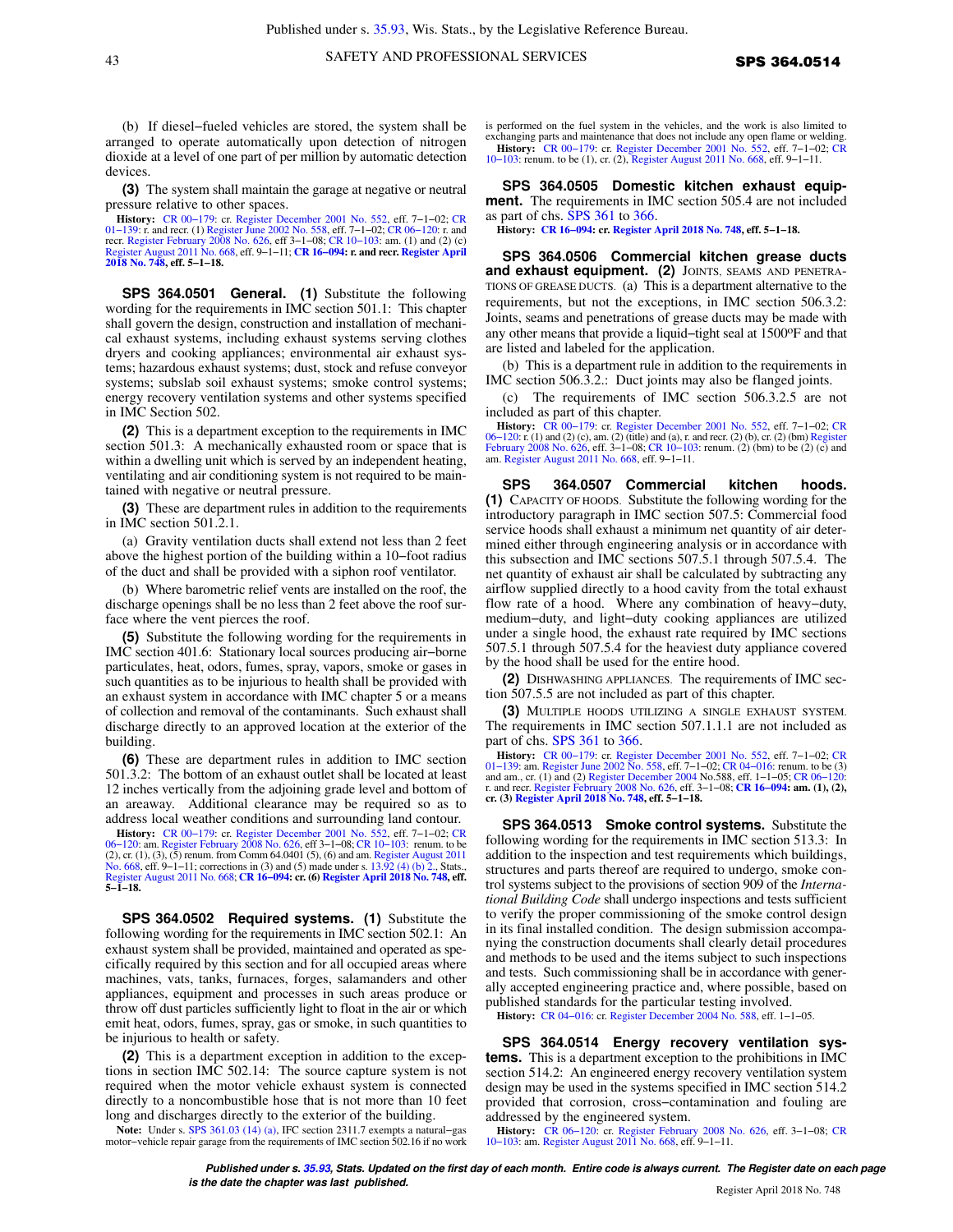**SPS 364.0601 General.** Substitute the following wording for the requirements in IMC section 601.2 Exception 1: Use of a corridor as a source of makeup air for exhaust systems in rooms that open directly onto such corridors shall be permitted provided that each such corridor is directly supplied with air at a rate greater than the rate of makeup air taken from the corridor.

**History:** [CR 06−120:](https://docs-preview.legis.wisconsin.gov/document/cr/2006/120) cr. [Register February 2008 No. 626,](https://docs-preview.legis.wisconsin.gov/document/register/626/B/toc) eff. 3−1−08; [CR](https://docs-preview.legis.wisconsin.gov/document/cr/2010/103) [10−103:](https://docs-preview.legis.wisconsin.gov/document/cr/2010/103) am. [Register August 2011 No. 668,](https://docs-preview.legis.wisconsin.gov/document/register/668/B/toc) eff. 9−1−11.

**SPS 364.0602 Plenums. (1)** This is a department rule in addition to the requirements in IMC section 602.2: Plenum enclosures shall be constructed of materials permitted for the type of construction classification of the building.

**(2)** Substitute the following wording for the requirements, but not the exceptions, in IMC section 602.2.1: Except as required by IMC sections 602.2.1.1 through 602.2.1.6, materials within plenums shall be noncombustible or shall have a flame spread index of not more than 25 and a smoke−developed index of not more than 50 when tested in accordance with ASTM E84, CAN/ ULC S102.2 or UL 723.

**History:** [CR 06−120:](https://docs-preview.legis.wisconsin.gov/document/cr/2006/120) cr. [Register February 2008 No. 626,](https://docs-preview.legis.wisconsin.gov/document/register/626/B/toc) eff. 3−1−08; [CR](https://docs-preview.legis.wisconsin.gov/document/cr/2010/103) [10−103:](https://docs-preview.legis.wisconsin.gov/document/cr/2010/103) am. [Register August 2011 No. 668,](https://docs-preview.legis.wisconsin.gov/document/register/668/B/toc) eff. 9−1−11; **[CR 16−094](https://docs-preview.legis.wisconsin.gov/document/cr/2016/94): renum. 364.062 to 364.062 (2) and am., cr. (1) [Register April 2018 No. 748](https://docs-preview.legis.wisconsin.gov/document/register/748/B/toc), eff. 5−1−18.**

**SPS 364.0606 Smoke detection system control. (1)** This is a department informational note to be used under IMC section 606.2.1: Note: For DHS licensed healthcare facilities as specified in chs. [DHS 124,](https://docs-preview.legis.wisconsin.gov/document/administrativecode/ch.%20DHS%20124) [131,](https://docs-preview.legis.wisconsin.gov/document/administrativecode/ch.%20DHS%20131) [132](https://docs-preview.legis.wisconsin.gov/document/administrativecode/ch.%20DHS%20132), and [134](https://docs-preview.legis.wisconsin.gov/document/administrativecode/ch.%20DHS%20134), also refer to NFPA standard 90A section 4−4.2A for air handling units between 2,000 cfm and 15,000 cfm.

**(2)** This is a department informational note to be used under IMC section 606.4: Note: For DHS licensed healthcare facilities as specified in chs. [DHS 124,](https://docs-preview.legis.wisconsin.gov/document/administrativecode/ch.%20DHS%20124) [131,](https://docs-preview.legis.wisconsin.gov/document/administrativecode/ch.%20DHS%20131) [132,](https://docs-preview.legis.wisconsin.gov/document/administrativecode/ch.%20DHS%20132) and [134,](https://docs-preview.legis.wisconsin.gov/document/administrativecode/ch.%20DHS%20134) also refer to NFPA standard 90A section 4−3.2 for smoke dampers isolating air handling units.

**History:** [CR 00−179](https://docs-preview.legis.wisconsin.gov/document/cr/2000/179): cr. [Register December 2001 No. 552,](https://docs-preview.legis.wisconsin.gov/document/register/552/B/toc) eff. 7−1−02.

**SPS 364.0607 Ducts and air−transfer openings. (1m)** SMOKE DAMPER ACTUATION. This is an additional method in addition to the methods listed in IMC section 607.3.3.2: Method 6: Where a single listed duct smoke detector is installed inside the duct or outside the duct with sampling tubes protruding into the duct in the supply air ductwork downstream of the air handling equipment, including air filters, and ahead of any branch ductwork and return air duct smoke detectors are installed inside the duct or outside the duct with sampling tubes protruding into the duct within 5 feet (1524 mm) of each return air smoke damper, all supply and return smoke dampers shall be closed when any of the duct smoke detectors in the supply or return air ducts are in alarm. Other than in mechanical smoke control systems, dampers shall be closed upon fan shutdown when local smoke detectors require a minimum velocity to operate.

**(2m)** DUCT SMOKE DAMPERS. This is a department exception to the requirements in IMC section 607.5.5: Smoke dampers are not required in ducts that are used in the exhaust portion of laboratory ventilating systems that are designed and installed in accordance with NFPA 45.

**(3m)** PENETRATIONS OF SHAFT ENCLOSURES. This is a department exception to the requirements in IMC section 607.5.5: Smoke dampers are not required in ducts that are used in the exhaust portion of laboratory ventilating systems which are designed and installed in accordance with NFPA 45.

**(4m)** SMOKE DAMPERS IN HEALTH CARE FACILITIES. This is a department exception to the requirements in IMC section 607.5.4: Smoke dampers are not required in Group I−2 duct penetrations of smoke barriers in fully ducted HVAC systems.

**History:** [CR 04−016:](https://docs-preview.legis.wisconsin.gov/document/cr/2004/16) cr. [Register December 2004 No. 588,](https://docs-preview.legis.wisconsin.gov/document/register/588/B/toc) eff. 1−1−05; [CR](https://docs-preview.legis.wisconsin.gov/document/cr/2006/120) [06−120:](https://docs-preview.legis.wisconsin.gov/document/cr/2006/120) r. and recr. [Register February 2008 No. 626,](https://docs-preview.legis.wisconsin.gov/document/register/626/B/toc) eff. 3−1−08; **[CR 16−094:](https://docs-preview.legis.wisconsin.gov/document/cr/2016/94) renum. (1), (2) to (3m), (4m), cr. (1m), (2m) [Register April 2018 No. 748](https://docs-preview.legis.wisconsin.gov/document/register/748/B/toc), eff. 5−1−18.**

**SPS 364.0701 Combustible air.** Barometric dampers may not be used for combustion air as allowed by IFC section 304.3 and NFPA 54−2015 section 9.3.1.4.

**History: [CR 16−094:](https://docs-preview.legis.wisconsin.gov/document/cr/2016/94) cr. [Register April 2018 No. 748,](https://docs-preview.legis.wisconsin.gov/document/register/748/B/toc) eff. 5−1−18.**

**SPS 364.0801 Chimneys and vents. (1)** This is a department informational note to be used under IMC chapter 8: Note: For DHS licensed healthcare facilities as specified in chs. [DHS 124](https://docs-preview.legis.wisconsin.gov/document/administrativecode/ch.%20DHS%20124), [132](https://docs-preview.legis.wisconsin.gov/document/administrativecode/ch.%20DHS%20132), and [134](https://docs-preview.legis.wisconsin.gov/document/administrativecode/ch.%20DHS%20134), also refer to NFPA 211 as adopted in these chapters.

**(2)** This is a department rule in addition to the requirements in IMC section 801.2: Portable or permanently installed, fuel−fired, unvented heating appliances may not be installed except during construction or demolition of a building if the appliances are provided in accordance with ch. [SPS 314](https://docs-preview.legis.wisconsin.gov/document/administrativecode/ch.%20SPS%20314).

**Note:** See s. [SPS 365.0621](https://docs-preview.legis.wisconsin.gov/document/administrativecode/SPS%20365.0621) for use of portable or permanently installed, fuel−fired, unvented heating appliances.

**History:** [CR 00−179](https://docs-preview.legis.wisconsin.gov/document/cr/2000/179): cr. [Register December 2001 No. 552](https://docs-preview.legis.wisconsin.gov/document/register/552/B/toc), eff. 7−1−02; [CR](https://docs-preview.legis.wisconsin.gov/document/cr/2004/16) [04−016](https://docs-preview.legis.wisconsin.gov/document/cr/2004/16): am. (2) [Register December 2004 No. 588,](https://docs-preview.legis.wisconsin.gov/document/register/588/B/toc) eff. 1−1−05; [CR 06−120:](https://docs-preview.legis.wisconsin.gov/document/cr/2006/120) am. (2), cr. (3) [Register February 2008 No. 626](https://docs-preview.legis.wisconsin.gov/document/register/626/B/toc), eff. 3−1−08; [CR 10−103:](https://docs-preview.legis.wisconsin.gov/document/cr/2010/103) r. (3) [Register](https://docs-preview.legis.wisconsin.gov/document/register/668/B/toc) [August 2011 No. 668](https://docs-preview.legis.wisconsin.gov/document/register/668/B/toc), eff. 9−1−11; correction in (2) made under s. [13.92 \(4\) \(b\) 7.](https://docs-preview.legis.wisconsin.gov/document/statutes/13.92(4)(b)7.), Stats., [Register December 2011 No. 672;](https://docs-preview.legis.wisconsin.gov/document/register/672/B/toc) **[CR 16−094](https://docs-preview.legis.wisconsin.gov/document/cr/2016/94): am. (2) [Register April 2018](https://docs-preview.legis.wisconsin.gov/document/register/748/B/toc) [No. 748,](https://docs-preview.legis.wisconsin.gov/document/register/748/B/toc) eff. 5−1−18.**

**SPS 364.0802 Door swing.** The requirements in IMC section 802.9 are not included as part of chs. [SPS 361](https://docs-preview.legis.wisconsin.gov/document/administrativecode/ch.%20SPS%20361) to [366.](https://docs-preview.legis.wisconsin.gov/document/administrativecode/ch.%20SPS%20366) **History: [CR 16−094:](https://docs-preview.legis.wisconsin.gov/document/cr/2016/94) cr. [Register April 2018 No. 748,](https://docs-preview.legis.wisconsin.gov/document/register/748/B/toc) eff. 5−1−18.**

**SPS 364.0918 Forced−air warm−air furnaces. (1)** This is a department rule in addition to the requirements in IMC section 918.6: The outside air intake openings shall be located at least 12 inches vertical from the adjoining grade level.

**(2)** Substitute the following wording for the requirements in IMC section 918.6 item 2: Where located less than 10 feet above the surface of any abutting public way or driveway, or at grade level by a sidewalk, street, alley or driveway.

**History:** [CR 00−179](https://docs-preview.legis.wisconsin.gov/document/cr/2000/179): cr. [Register December 2001 No. 552](https://docs-preview.legis.wisconsin.gov/document/register/552/B/toc), eff. 7−1−02; [CR](https://docs-preview.legis.wisconsin.gov/document/cr/2010/103) [10−103](https://docs-preview.legis.wisconsin.gov/document/cr/2010/103): r. (2), renum. (3) to be (2) [Register August 2011 No. 668](https://docs-preview.legis.wisconsin.gov/document/register/668/B/toc), eff. 9−1−11.

**SPS 364.1001 Boilers, water heaters and pressure vessels.** Substitute the following wording for the requirements and exceptions in IMC chapter 10:

**(1)** The provisions of ch. [SPS 341](https://docs-preview.legis.wisconsin.gov/document/administrativecode/ch.%20SPS%20341) shall govern the installation, alteration and repair of boilers and pressure vessels. The provisions of chs. [SPS 381](https://docs-preview.legis.wisconsin.gov/document/administrativecode/ch.%20SPS%20381) to [386](https://docs-preview.legis.wisconsin.gov/document/administrativecode/ch.%20SPS%20386) shall govern the installation, alteration and repair of water heaters.

**(2)** Water heaters utilized both to supply potable hot water and provide hot water for space−heating applications shall be listed and labeled by the manufacturer and shall be installed in accordance with the manufacturer's installation instructions and applicable provisions in chs. [SPS 381](https://docs-preview.legis.wisconsin.gov/document/administrativecode/ch.%20SPS%20381) to [386](https://docs-preview.legis.wisconsin.gov/document/administrativecode/ch.%20SPS%20386).

**(3)** Water heaters utilized for both potable water heating and space−heating applications shall be sized to prevent the space− heating load from diminishing the required water−heating capacity.

**History:** [CR 00−179](https://docs-preview.legis.wisconsin.gov/document/cr/2000/179): cr. [Register December 2001 No. 552](https://docs-preview.legis.wisconsin.gov/document/register/552/B/toc), eff. 7−1−02; [CR](https://docs-preview.legis.wisconsin.gov/document/cr/2006/120) [06−120](https://docs-preview.legis.wisconsin.gov/document/cr/2006/120): r. (4) [Register February 2008 No. 626](https://docs-preview.legis.wisconsin.gov/document/register/626/B/toc), eff. 3−1−08; correction in (1), (2) made under s. [13.92 \(4\) \(b\) 7.,](https://docs-preview.legis.wisconsin.gov/document/statutes/13.92(4)(b)7.) Stats., [Register December 2011 No. 672.](https://docs-preview.legis.wisconsin.gov/document/register/672/B/toc)

**SPS 364.1101 Refrigeration.** Substitute the following wording for the requirements and exceptions in IMC chapter 11: Mechanical refrigerating systems installed in public buildings and places of employment shall comply with ch. [SPS 345](https://docs-preview.legis.wisconsin.gov/document/administrativecode/ch.%20SPS%20345).

**History:** [CR 00−179:](https://docs-preview.legis.wisconsin.gov/document/cr/2000/179) cr. [Register December 2001 No. 552](https://docs-preview.legis.wisconsin.gov/document/register/552/B/toc), eff. 7−1−02; correc-tion made under s. [13.92 \(4\) \(b\) 7.](https://docs-preview.legis.wisconsin.gov/document/statutes/13.92(4)(b)7.), Stats., [Register December 2011 No. 672](https://docs-preview.legis.wisconsin.gov/document/register/672/B/toc).

**SPS 364.1500 Referenced standards.** This is a department rule in addition to the requirements in IMC chapter 15: The following standards are incorporated by reference into chs. [SPS](https://docs-preview.legis.wisconsin.gov/document/administrativecode/ch.%20SPS%20361) [361](https://docs-preview.legis.wisconsin.gov/document/administrativecode/ch.%20SPS%20361) to [366:](https://docs-preview.legis.wisconsin.gov/document/administrativecode/ch.%20SPS%20366)

**(1m)** FGI Guidelines for Design and Construction of Hospitals and Outpatient Facilities, 2014.